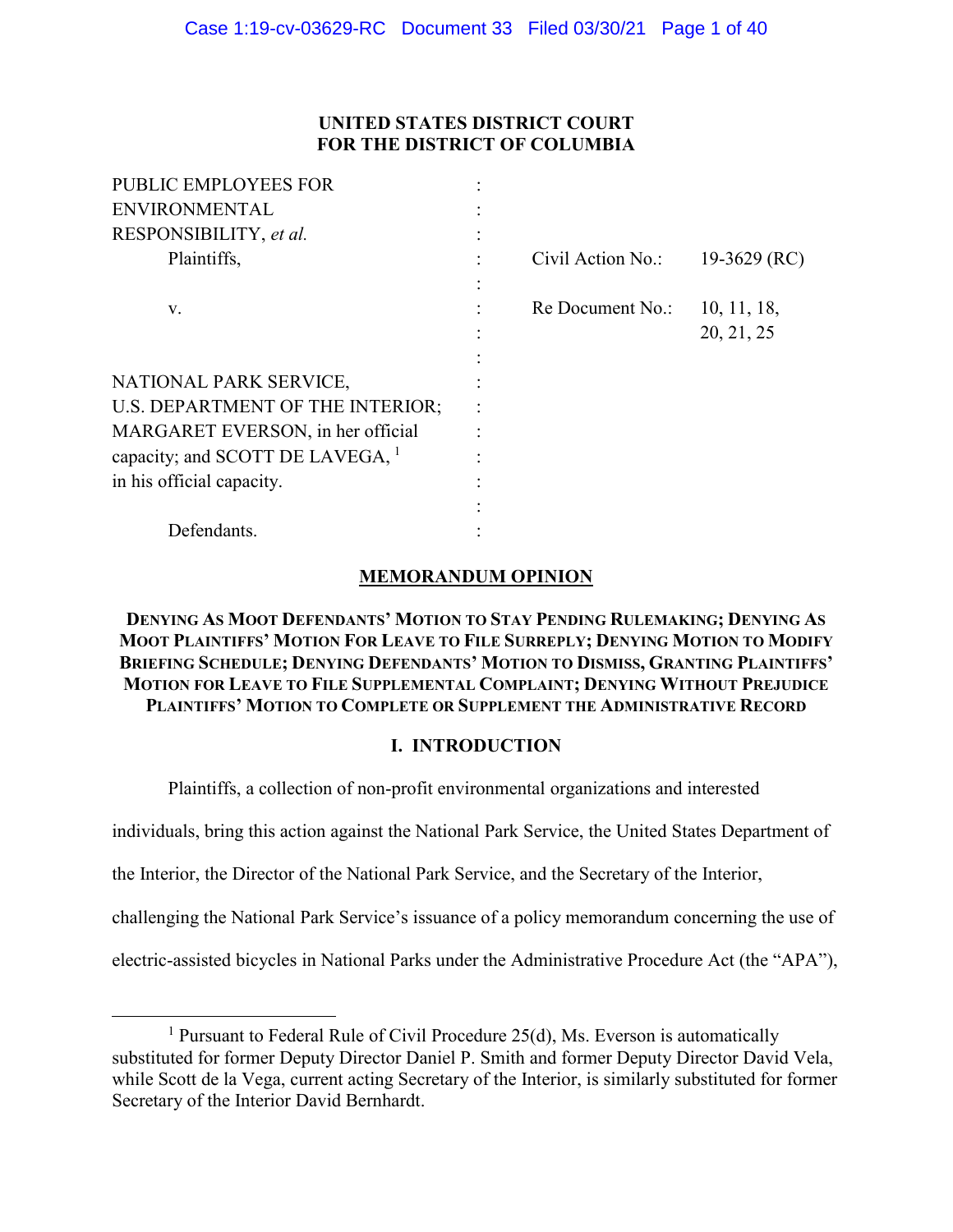#### Case 1:19-cv-03629-RC Document 33 Filed 03/30/21 Page 2 of 40

5 U.S.C. §§ 701–06 (2012), and various other statutes. Plaintiffs seek declaratory and injunctive relief. While this case was pending, the National Park Service undertook a rulemaking and promulgated a Final Rule on the topic of electric bicycles, superseding the policy memorandum that was the focus of Plaintiffs' original complaint. Plaintiffs request leave to file a supplemental complaint to incorporate new facts and allegations pertaining to the Final Rule. In the meantime, Defendants have filed a motion to dismiss, contending that as a result of the promulgation of the Final Rule this action is now constitutionally and prudentially moot. The Court grants Plaintiffs leave to supplement their complaint, as it finds this request to be in the interest of judicial economy, with a limited risk of undue delay or prejudice to Defendants. Furthermore, because the Court retains the power to grant effective relief, it finds that Plaintiffs' claims are not moot and can proceed.

#### **II. FACTUAL BACKGROUND**

#### **A. Regulation of Electric Bikes in the National Park System**

Plaintiffs, who include Public Employees for Environmental Responsibility, Wilderness Watch, the Environmental Action Committee of West Marin, the Marin Conservation League, Save Our Seashore, Amy Meyer, Phyllis Koenig, and David Perel (collectively, "Plaintiffs") have brought this action against the National Park Service ("NPS"), the United States Department of the Interior, and in their official capacities acting Director of the National Park Margaret Everson and acting Secretary of the Interior Scott de la Vega (collectively, "Defendants"), challenging the NPS's policy regarding the use of electric-assisted bicycles ("ebikes") in the National Park system. Compl.  $\P$  1, 9–18, ECF No. 1.

On August 29, 2019, the Secretary of the Interior signed Secretarial Order 3376 entitled "Increasing Recreational Opportunities through the Use of Electric Bikes" ("Secretarial Order")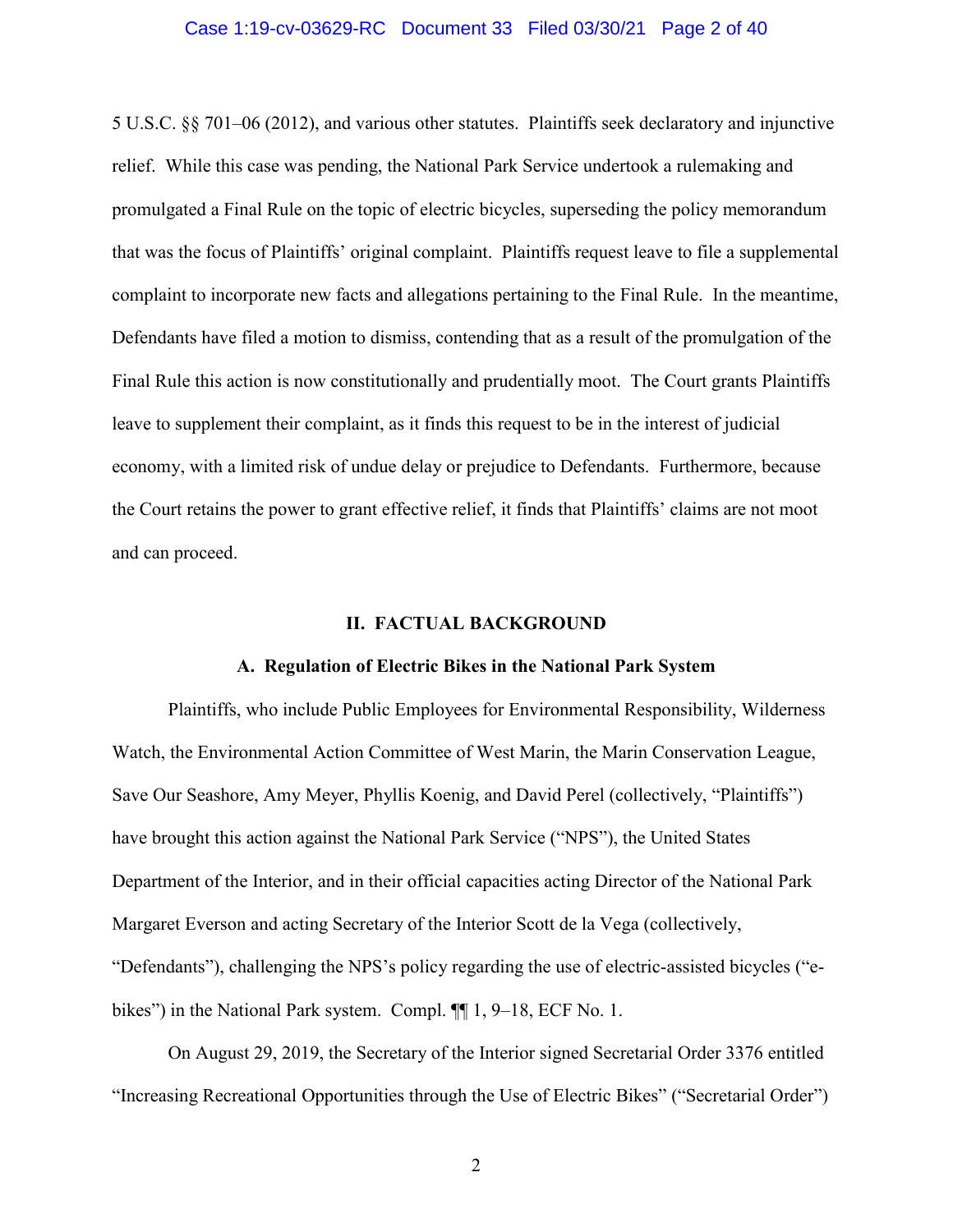#### Case 1:19-cv-03629-RC Document 33 Filed 03/30/21 Page 3 of 40

to address the use of e-bikes on lands managed by the United States Department of the Interior. Compl. ¶ 32; *see also generally* Secretarial Order, ECF No. 10-2. The order purportedly sought to clarify any public uncertainty as to whether e-bikes "should be treated in the same manner as other types of bicycles or alternatively, [be] considered to be motor vehicles." Secretarial Order at AR-0915.To that end, the Secretarial Order defined what constituted an "e-bike" and set out a policy that vehicles that fall within the definition "shall be allowed where other types of bicycles are allowed" and "shall not be allowed where other types of bicycles are prohibited." Compl. ¶ 32; *see also* Secretarial Order at AR-916. Essentially, e-bikes were to be treated in the same manner as traditional, non-electric bicycles.

The Secretarial Order also directed the NPS to develop a proposed rule in accord with the order, that revised current NPS regulations to add a definition for e-bikes and to "expressly exempt all e-bikes as defined under the Order from the definition of motor vehicles." Compl. ¶ 32; *see also* Secretarial Order at AR-916.

The very next day, Deputy NPS Director Daniel P. Smith issued a policy memorandum ("the Smith Directive"), under the authority of the Director of the NPS addressing the use of ebikes on NPS lands. Compl. ¶ 34; *see generally* Smith Directive, ECF No. 10-3. Deputy Director Smith issued the policy while "exercising the authority of the [NPS] Director." Smith Directive at 1. The Smith Directive's stated intent was to "allow e-bikes to be used for transportation and recreation in a similar manner to traditional bicycles." Smith Directive at 3; *see also* Compl. ¶ 34. To this end, the directive parroted language from the Secretarial Order, stating that "e-bikes are allowed where traditional bicycles are allowed" but "are not allowed where traditional bicycles are prohibited, including wilderness areas." Smith Directive at 2. Park superintendents were "directed to manage e-bikes consistent with this Memorandum." *Id.*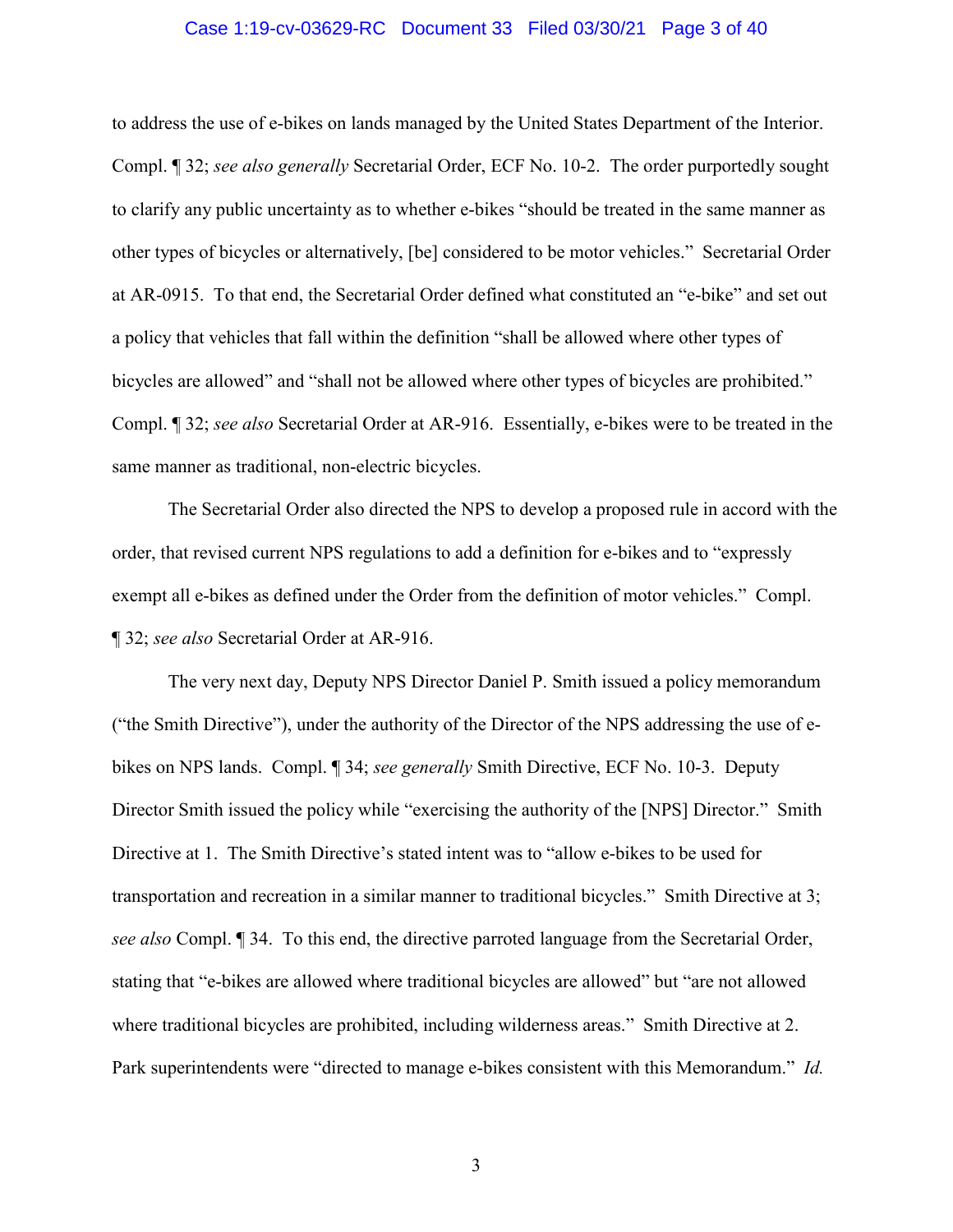#### Case 1:19-cv-03629-RC Document 33 Filed 03/30/21 Page 4 of 40

at 4.The directive also required park superintendents to update their park compendium to include a definition of e-bike and the statement that "E-bikes are allowed in [insert name of park] where traditional bicycles are allowed," among other updates. *Id.* The directive noted that these updates "must" be taken "as soon as possible" and no later than 30 days after either the issuance of the Smith Directive or the introduction of e-bikes to the park, whichever was later. *Id.*

Over a year later, on November 2, 2020, after undergoing notice and comment pursuant to the APA, the NPS published in the Federal Register its final e-bikes rule. *See* Defs.' Mot. Dismiss Ex. 1 ("Final Rule"), ECF No. 24-1. The Final Rule was signed by the Assistant Secretary of Fish, Wildlife and Parks for the Department of the Interior, Rob Wallace, who had been confirmed by the Senate to this position on June 27, 2019.<sup>2</sup> *Id.* at 69,188. The NPS published the proposed rule on April 8, 2020. *See* General Provisions, Electric Bicycles, 85 Reg. 19, 711 (Apr. 8, 2020). The Final Rule went into effect on December 2, 2020. Final Rule at 69,177.

There are differences between the Smith Directive and Final Rule. First, the Final Rule amended NPS Regulation 36 C.F.R. § 1.4 to add a new category of "electric bicycle" and exclude e-bikes from the definition of "motor vehicles." Final Rule at 69, 177 and 69,188. This differs from the Smith Directive, which simply changed its interpretation of NPS's existing

 $\overline{\phantom{2}}$  U.S. Senate Committee for Environment and Public Works, Press Releases: *Senate Unanimously Confirms Wyoming's Rob Wallace to be Assistant Secretary for Fish, Wildlife and Parks* (June 27, 2019), available at https://www.epw.senate.gov/public/index.cfm/2019/6/senateunanimously-confirms-wyoming-s-rob-wallace-to-be-assistant-secretary-for-fish-wildlife-andparks. The Court may take judicial notice of publicly available materials and information, such as the Federal Register and information available on government websites. *See, e.g., Knapp Med. Ctr. v. Burwell*, 192 F. Supp. 3d 129, 131 n.1 (D.D.C. 2016) (allowing judicial notice to be taken of contents of government website); *Banner Health v. Sebelius*, 797 F. Supp. 2d 97, 112 (D.D.C. 2011) ("The contents of the Federal Register shall be judicially noticed.") (quoting 44 U.S.C. § 1507)).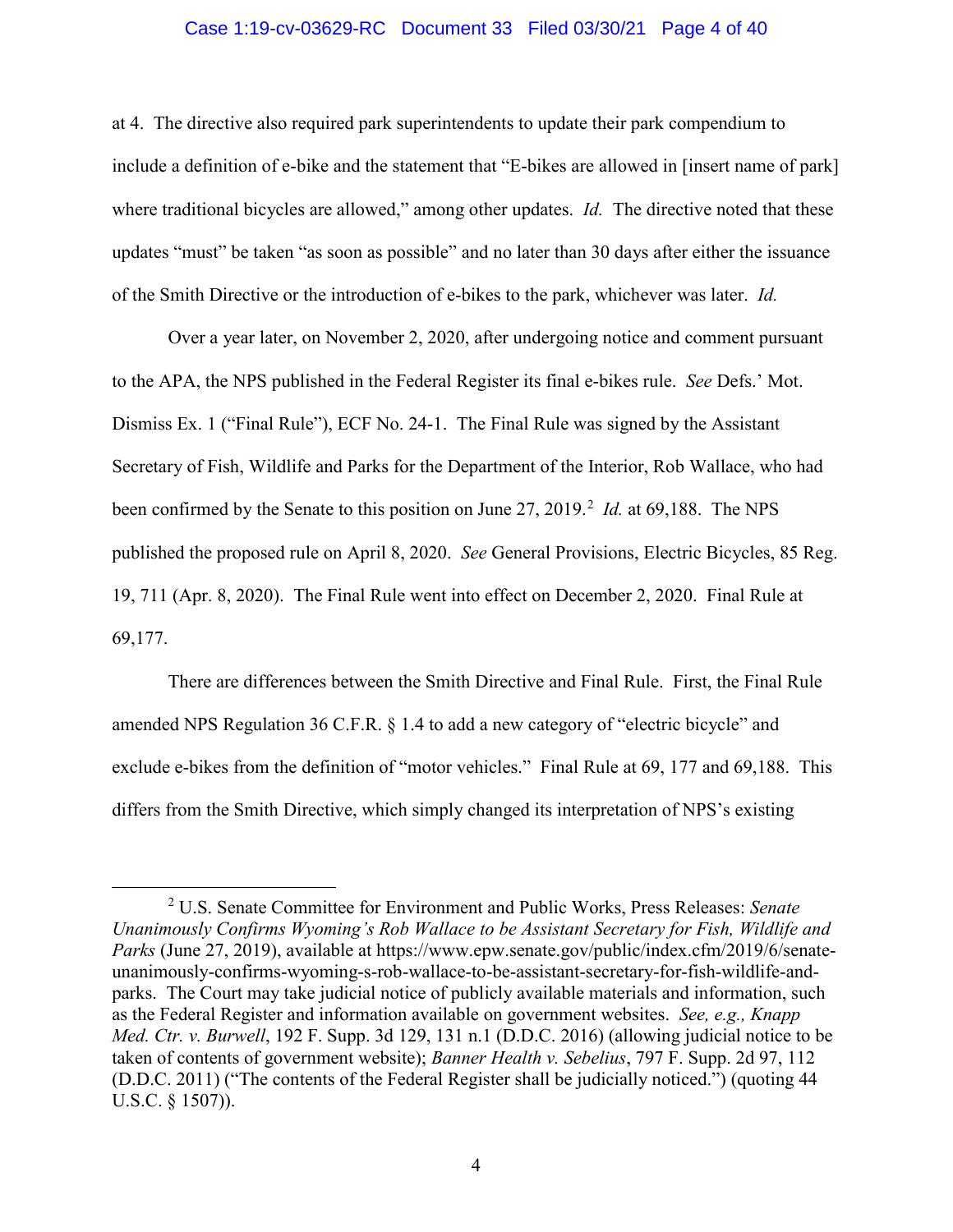#### Case 1:19-cv-03629-RC Document 33 Filed 03/30/21 Page 5 of 40

regulations to conclude that e-bikes do not fall into the category of "motor vehicles." The Final Rule also uses more permissive language than the Smith Directive, providing that "electric bikes *may* be allowed on roads, parking areas, administrative roads and trails that are open to bicycles." Final Rule at 69,188 (emphasis added). In contrast, the Smith Directive indicated to park superintendents that "[e]-bikes are allowed where traditional bicycles are allowed." Smith Directive at 2.

The text of the Final Rule explicitly states that, "once effective, [the Final Rule] will supersede and replace [the Smith Directive]." Final Rule at 69,177. Despite this statement, Plaintiffs argue that the Smith Directive continues to have ongoing policy consequences despite the issuance of the Final Rule. They point to text in the Final Rule's Preamble which notes that as of the date of publication, "380 units of the National Park System have implemented the ebike policy [pursuant to the Smith Directive] . . . this means that for each of these NPS units ebikes are already allowed subject to the rules governing them that are set out in the compendium and no further action would be needed to reauthorize[] the continued use of e-bikes under this regulation." *Id.* at 69,176. Accordingly, these 380-park specific-approvals of e-bikes made under the Smith Directive regime would appear to continue to this day, without needing to be recertified under the current Final Rule.

#### **B. This Civil Action**

Plaintiffs filed the original complaint in this action on December 5, 2019, seeking declaratory and injunctive relief, *inter alia*, prohibiting Defendants from allowing e-bikes in the National Park system without completing a rulemaking. *See* Compl. ¶¶ A–L. The complaint included five claims brought pursuant to the APA and various other statutes. *Id.* ¶¶ 52–83. Plaintiffs' first claim alleges that the Smith Directive impermissibly amended long-existing NPS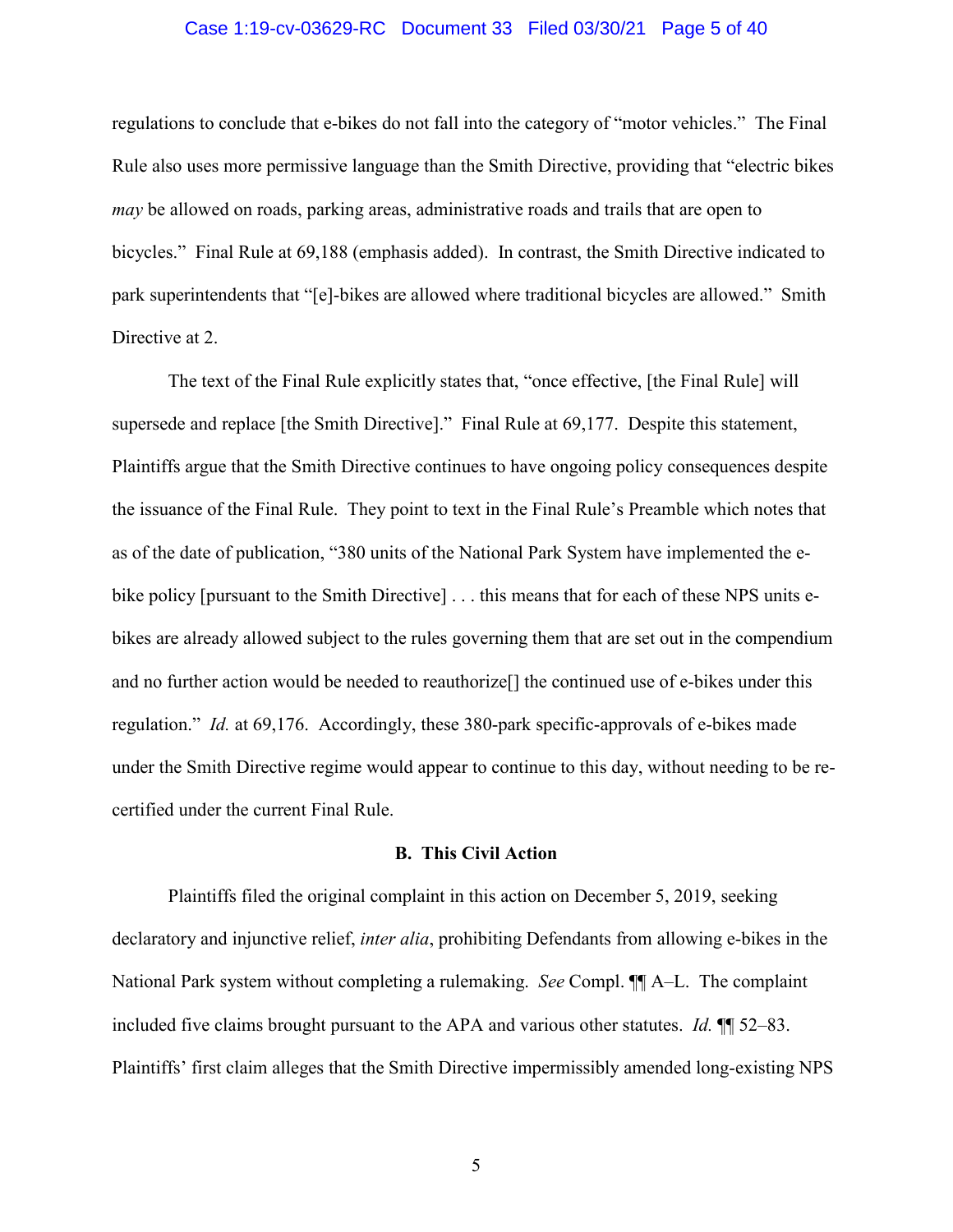#### Case 1:19-cv-03629-RC Document 33 Filed 03/30/21 Page 6 of 40

regulations on bicycle use in National Parks by putting e-bikes under general bicycle regulations through the "false guise" of a policy change. Compl.  $\P$  52–61.<sup>3</sup> They contend that this action violated the APA by circumventing the notice and comment procedures required by the APA for amending existing regulations, while also violating existing NPS regulations. *Id.* ¶¶ 32–40, 52– 61 (Claim I). In their second claim, Plaintiffs assert that the Smith Directive violated the National Environmental Policy Act ("NEPA"), 42 U.S.C. § 4332(c), due to Defendants' alleged failure to prepare either an environmental assessment or an environmental impact statement to assess the environmental implications of the Smith Directive. Compl. ¶¶ 40, 62–66 (Claim II).

Plaintiffs also find fault with the method by which the Smith Directive was promulgated. They argue in their third claim that the Smith Directive was *ultra vires* because former Deputy NPS Director Smith, who issued the Smith Directive under the authority of an "acting Director" of the NPS, lacked proper authority to hold this position under the Federal Vacancies and Reform Act ("FVRA"), 5 U.S.C. §§ 3345–3349. Compl. ¶¶ 68–71 (Claim III). Similarly, in their fourth claim, Plaintiffs assert that because the NPS Organic Act, 54 U.S.C. § 100302, limits NPS to only two deputy directors at one time, and because three individuals, including Mr. Smith, held this role at the time the Smith Directive was issued, Mr. Smith's issuance of the directive must be found *ultra vires* and without force or effect. Compl. ¶ 74–75 (Claim IV).

Finally, in their fifth and final claim, Plaintiffs allege that from 2017 through 2019, the NPS held at least eight industry-dominated policy advisory meetings of the E-bike Partner and Agency Group, meetings that they contend were illegal under the Federal Advisory Committee

 $\frac{1}{3}$ <sup>3</sup> E-bikes were previously classified under the NPS definition of "motor vehicle." 36 C.F.R. § 1.4 ("Motor vehicle means every vehicle that is self-propelled and every vehicle that is propelled by electric power. . .."). In contrast, bicycles were previously limited to "every device propelled solely by human power upon which a person or persons may ride on land, having one, two, or more wheels." *Id.*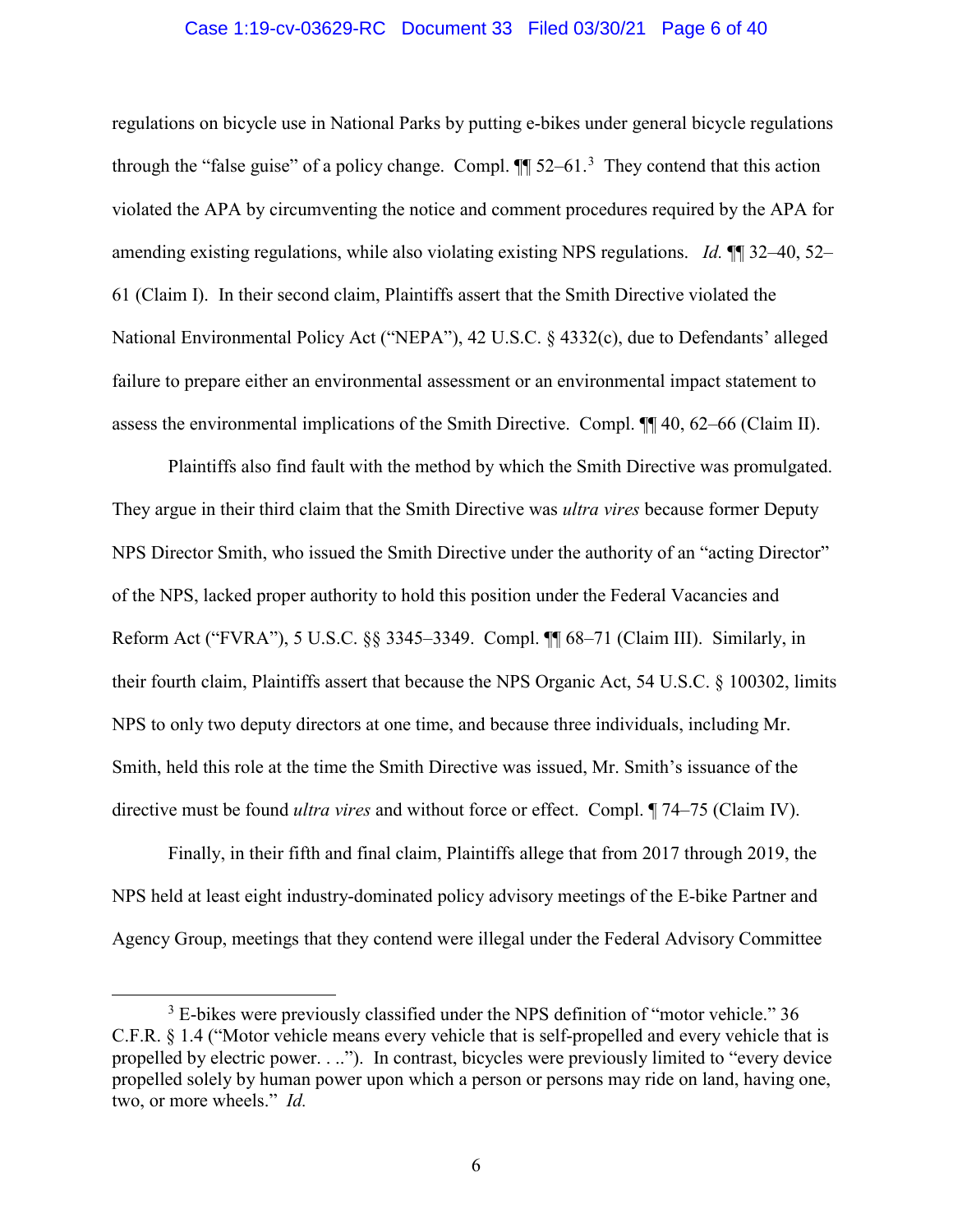#### Case 1:19-cv-03629-RC Document 33 Filed 03/30/21 Page 7 of 40

Act ("FACA"), 5 U.S.C. § App'x 3, in that they were not properly open to the public and included numerous private industry representatives "who advised and advocated for e-bike deregulation." Compl. ¶¶ 41–44, 77–83 (Claim V). The administrative record was filed and served by Defendants on June 1, 2020. ECF No. 9-1.

On November 2, 2020, following the issuance of the Final Rule, Defendants filed their Motion to Dismiss Plaintiffs' Complaint as Moot ("Defs.' MTD"), ECF No. 21, pursuant to Federal Rule of Civil Procedure 12(b)(1). Shortly thereafter, and while Defendants' motion to dismiss was still pending, Plaintiffs filed their own motion, seeking leave to file a supplemental complaint pursuant to Federal Rule of Civil Procedure 15(d) to incorporate allegations and facts regarding the Final Rule. *See* Pls.' Motion for Leave to File Supplemental Complaint ("Pls.' Mot. Leave"), ECF No. 25. The supplemental complaint brings the same five claims, but each has been updated to incorporate references to the Final Rule. It is these two motions that are the primary subject of this Memorandum Opinion.

In addition, a number of procedural motions are also before the Court. They include Plaintiffs' Motion to Stay Pending Rulemaking, ECF No. 10, Defendants' Motion for Leave to File Surreply, ECF No. 18, Plaintiffs' Motion to Modify Briefing Schedule, ECF No. 20, and Plaintiffs' Motion to Complete or Supplement Administrative Record, ECF No. 11. The Court will quickly address the procedural motions before turning to the substantive matters at hand.

#### **III. LEGAL STANDARDS**

#### **A. Legal Standards for Supplementing a Complaint**

Rule 15(d) of the Federal Rules of Civil Procedure authorizes a court, "on reasonable notice" and "on just terms," to permit a party to file a supplemental complaint setting forth any "occurrence, or event that happened after the date of the pleading to be supplemented." Fed. R.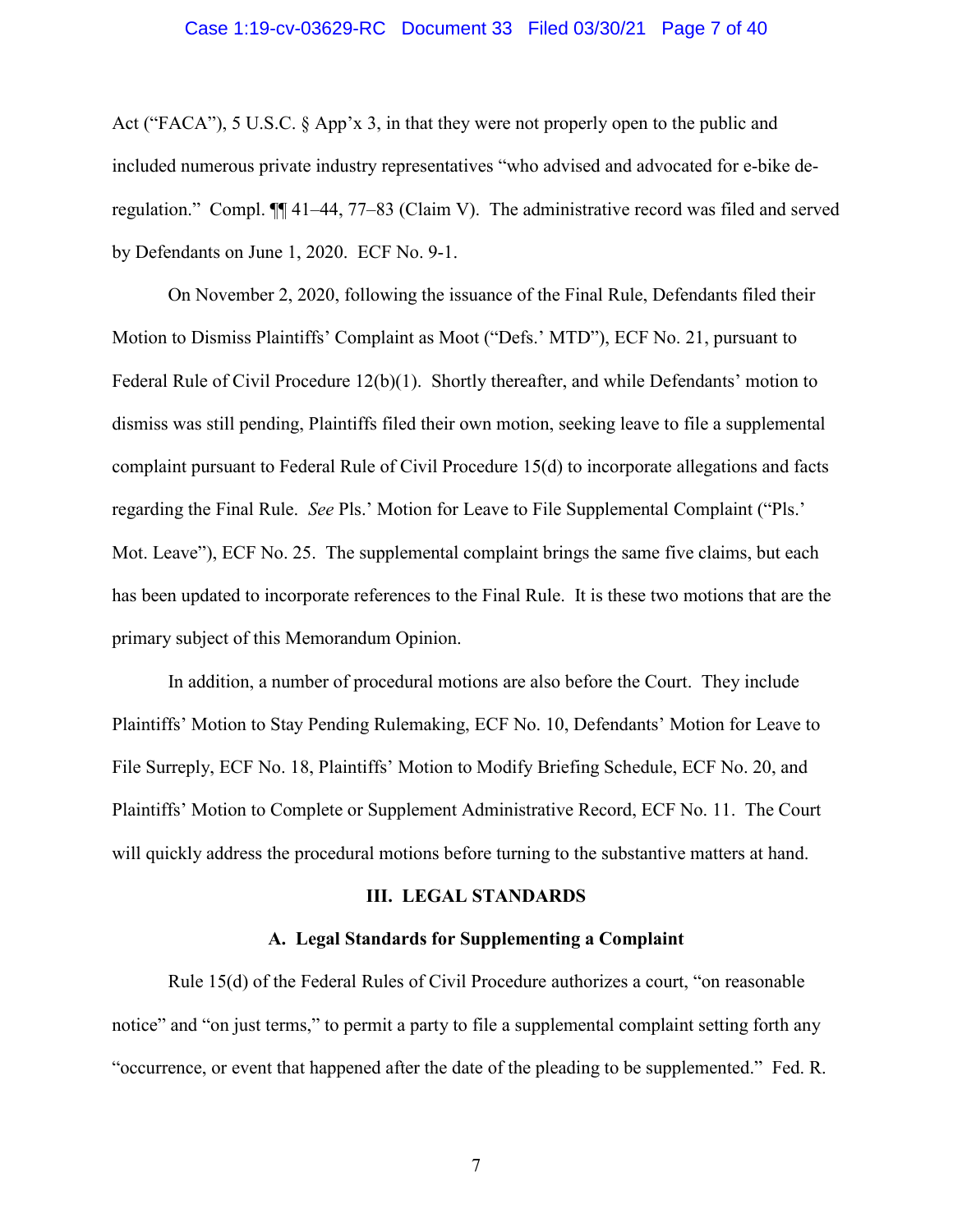#### Case 1:19-cv-03629-RC Document 33 Filed 03/30/21 Page 8 of 40

Civ. P. 15(d). Supplemental complaints are thus used "to set forth new facts that update the original pleading or provide the basis for additional relief; to put forward new claims or defenses based on events that took place after the original complaint or answer was filed; [and] to include new parties where subsequent events have made it necessary to do so." *United States v. Hicks*, 283 F.3d 380, 386 (D.C. Cir. 2002) (citing 6A Charles Alan Wright, Arthur R. Miller & Mary Kay Kane, *Federal Practice and Procedure* § 1504 (3d ed. 2010)). By allowing this flexibility, Rule 15(d) operates "to make pleadings a means to achieve an orderly and fair administration of justice." *Gomez v. Wilson,* 477 F.2d 411, 417 n.34 (D.C. Cir. 1973) (quoting *Griffin v. Cnty. Sch. Bd*., 377 U.S. 218, 227 (1964)).

A court "has broad discretion in determining whether to allow supplemental pleadings." *Paleteria La Michoacana, Inc. v. Productos Lacteos Tocumbo S.A. De C.V*., No. 11-cv-1623, 2015 WL 13691541, at \*2 (D.D.C. Feb. 3, 2015). Supplemental pleadings are "to be freely granted when doing so will promote the economic and speedy disposition of the entire controversy between the parties, will not cause undue delay or trial inconvenience, and will not prejudice the rights of any of the other parties to the action." *Hall* v*. CIA*, 437 F.3d 94, 101 (D.C. Cir. 2006) (internal quotation marks omitted). Supplementation is allowed even in situations where "the original pleading is defective in stating a claim," such as due to mootness. Fed. R. Civ. P. 15(d). A court may, however, deny a motion to file a supplemental complaint as futile "if the proposed claim[s] would not survive a motion to dismiss." *Hettinga v. United States*, 677 F.3d 471, 480 (D.C. Cir. 2012) (affirming denial of leave to file a supplemental complaint); *Oladokun v. Corr. Treatment Facility*, 5 F. Supp.3d 7, 13 (D.D.C. 2013) (explaining that when a party argues that a claim is futile because it would not survive a motion to dismiss, the claim is analyzed "under the same standard as would be applied to a motion to dismiss"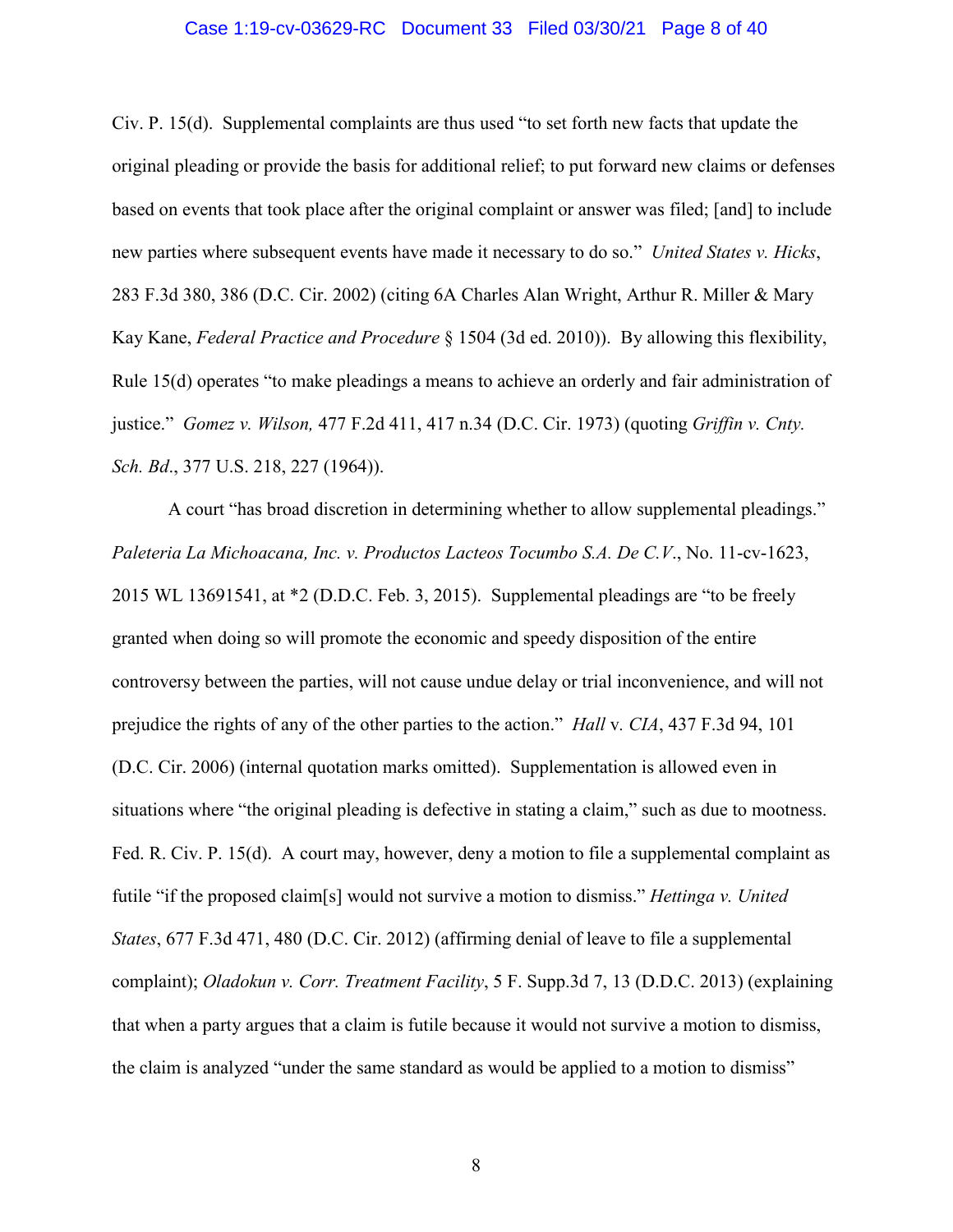#### Case 1:19-cv-03629-RC Document 33 Filed 03/30/21 Page 9 of 40

pursuant to Rule 12(b)(6)). Consequently, "in deciding whether to grant or deny a motion to supplement, the Court may consider the merits of the proposed new pleading." *Lannan Found. v. Gingold*, 300 F. Supp. 3d 1, 12 (D.D.C. 2017) (citing *Burka v. Aetna Life Ins. Co*., 945 F. Supp. 313, 317 (D.D.C. 1996)).

#### **B. Legal Standard for Motions to Dismiss for Mootness**

Under Rule 12(b)(1) of the Federal Rules of Civil Procedure, courts must dismiss any claim over which they lack subject matter jurisdiction. Fed. R. Civ. P. 12(b)(1); *see also Arbaugh v. Y&H Corp*., 546 U.S. 500, 506–07 (2006). Such a motion can be raised "at any time" during the litigation. Fed. R. Civ. P.  $12(h)(3)$ .<sup>4</sup>

The D.C. Circuit has explained that "[f]ederal courts lack [subject matter] jurisdiction to decide moot cases because their constitutional authority extends only to actual cases or controversies." *Larsen v. U.S. Navy*, 525 F.3d 1, 4 (D.C. Cir. 2008) (quoting *Iron Arrow Honor Soc'y v. Heckler*, 464 U.S. 67, 70 (1983)); *see also Church of Scientology v. United States*, 506 U.S. 9, 12 (1992) (noting that a court has "no authority to give opinions upon moot questions or abstract propositions, or to declare principles or rules of law which cannot affect the matter in issue in the case before it.") (citations omitted). A case becomes constitutionally moot when "the issues presented are no longer live or the parties lack a legally cognizable interest in the outcome," *Conservation Force, Inc. v. Jewell,* 733 F.3d 1200, 1204 (D.C. Cir. 2013), or when "intervening events make it impossible to grant the prevailing party effective relief." *Lemon v.* 

<sup>&</sup>lt;sup>4</sup> In evaluating a motion to dismiss for lack of subject matter jurisdiction, the Court is not limited (as is typical) to the allegations contained in the complaint. *See Wilderness Soc'y v. Griles*, 824 F.2d 4, 16 n. 10 (D.C. Cir. 1987). This is because the motion focuses on the Court's very power to hear a claim. *Id.* Instead, "where necessary, the court may consider the complaint supplemented by undisputed facts evidenced in the record, or the complaint supplemented by undisputed facts plus the court's resolution of disputed facts." *Herbert v. Nat'l Acad. of Scis*., 974 F.2d 192, 197 (D.C. Cir. 1992) (citing *Williamson v. Tucker*, 645 F.2d 404, 413 (5th Cir. 1981)).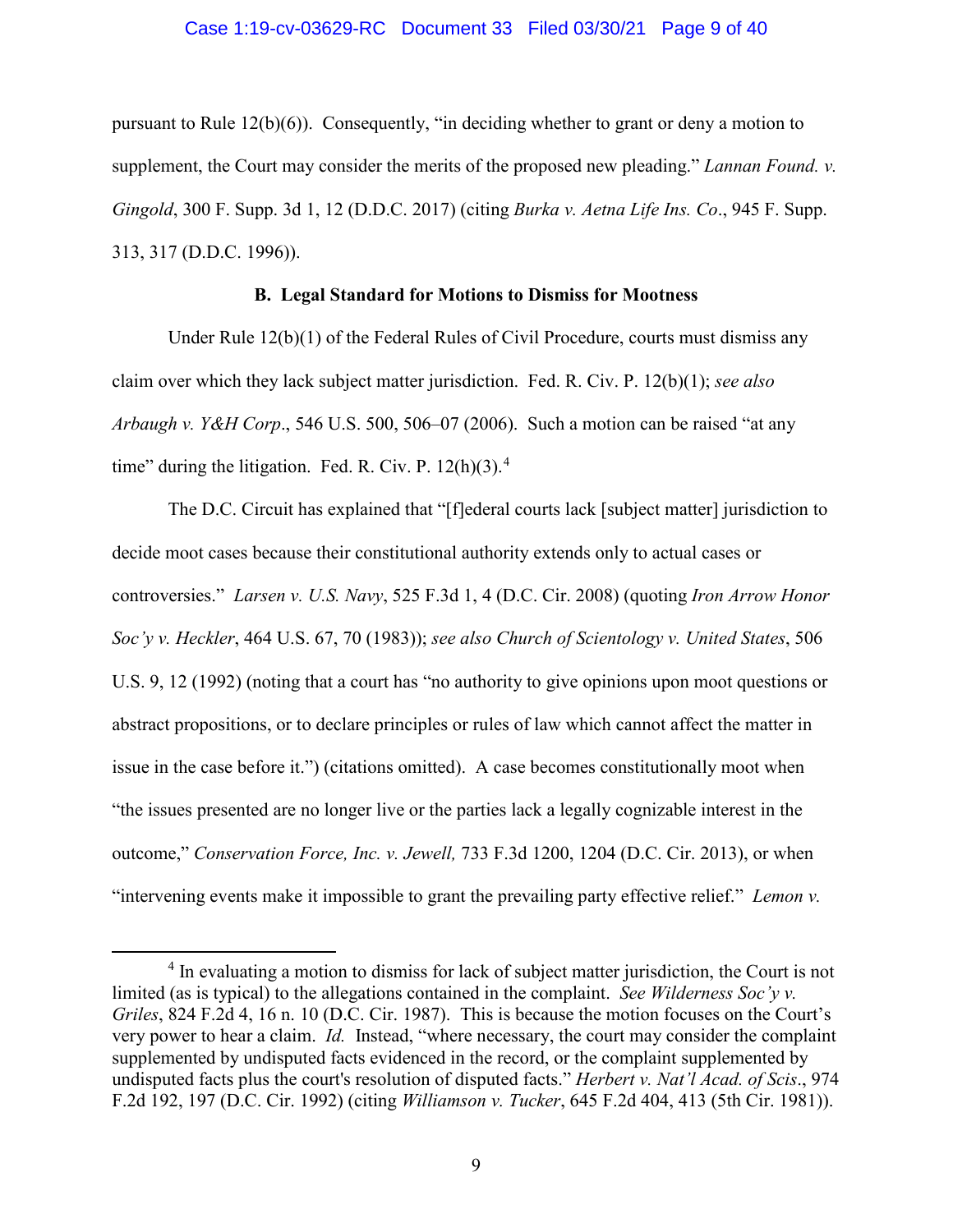#### Case 1:19-cv-03629-RC Document 33 Filed 03/30/21 Page 10 of 40

*Geren*, 514 F.3d 1312, 1315 (D.C. Cir. 2008) (quoting *Burlington N. R.R. Co. v. Surface Transp. Bd*., 75 F.3d 685, 688 (D.C. Cir. 1996)). "Corrective action by an agency is one type of subsequent development that can moot a previously justiciable issue." *Nat. Res. Def. Council v. U.S. Nuclear Regul. Comm'n,* 680 F.2d 810, 814 (D.C. Cir. 1982); *see also Theodore Roosevelt Conservation P'ship v. Salazar*, 661 F.3d 66, 79 (D.C. Cir. 2011) (finding as moot superseded agency Record of Decision that had "no current force or effect").

"The initial 'heavy burden' of establishing mootness lies with the party asserting a case is moot." *Honeywell Int'l, Inc. v. Nuclear Regul. Comm'n*, 628 F.3d 568, 576 (D.C. Cir. 2010) (citing *Motor & Equip. Mfrs. Ass'n v. Nichols*, 142 F.3d 449, 459 (D.C. Cir. 1998)). However, it is the opposing party who bears the burden of showing an exception to the mootness doctrine applies. *Id.*; *see also Guedes v. Bureau of Alcohol, Tobacco, Firearms & Explosives*, 920 F.3d 1, 14 (D.C. Cir. 2019).

#### **IV. ANALYSIS**

#### **A. Preliminary Procedural Motions**

1. Defendants' Motion to Stay Pending Rulemaking is Dismissed as Moot

On June 11, 2020, Defendants moved to stay this litigation until October 15, 2020, pending the issuance of the final regulation regarding e-bikes. *See* Defs.' Mot. for Temp. Partial Stay of Litig. Pending Completion of Rulemaking ("Defs.' Mot. for Stay"), ECF No. 10. Defendants argued at the time that the stay would allow the Court "to avoid unnecessary litigation" because upon the issuance of a final rule, they contended that Plaintiffs' claims would become "constitutionally moot." Defs.' Mot. for Stay at 1. For this reason, Defendants requested a stay that would "automatically expire on October 15, 2020 . . . when Defendants file a notice that the final rule has been published." *Id*. But the Final Rule has now been published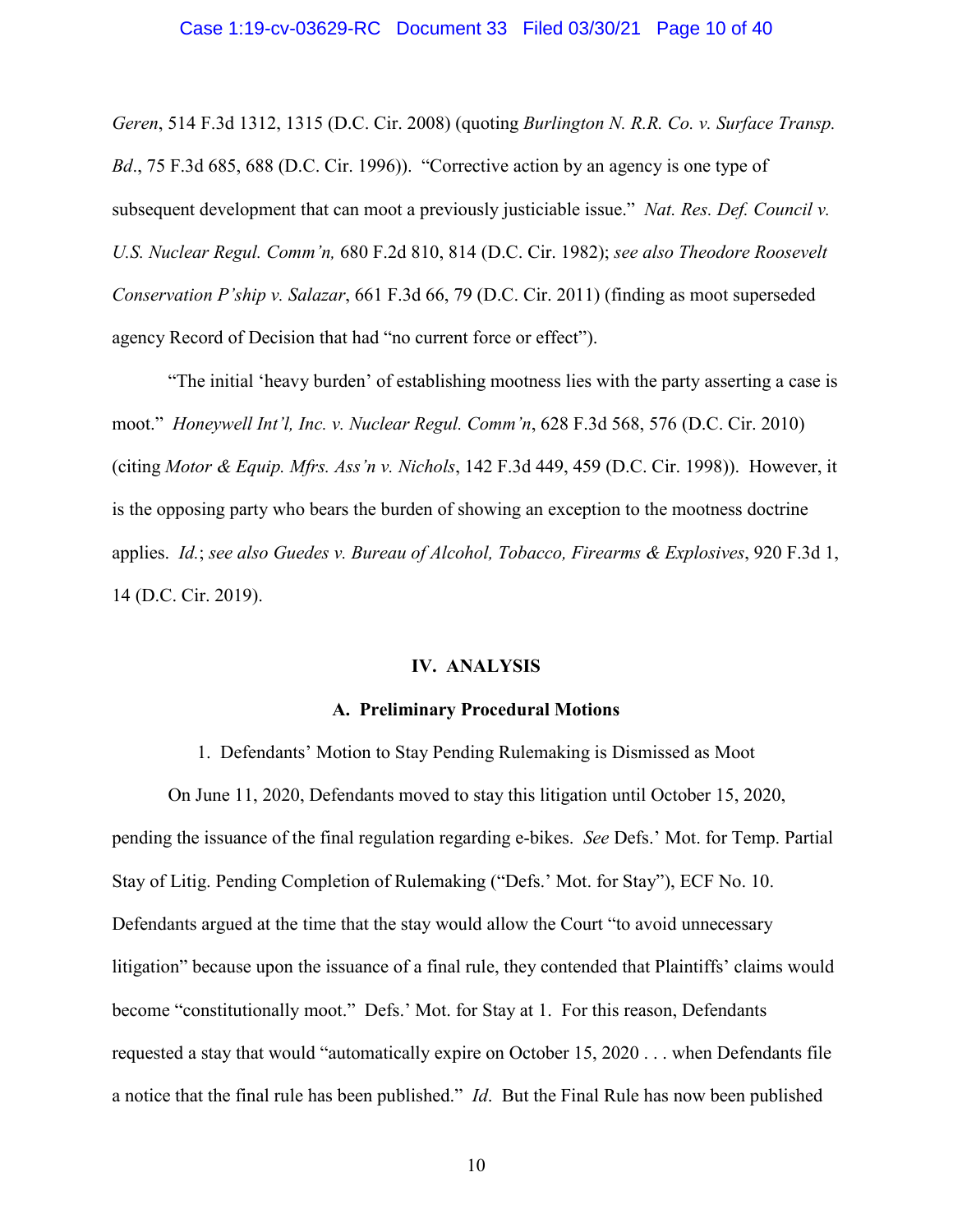#### Case 1:19-cv-03629-RC Document 33 Filed 03/30/21 Page 11 of 40

and this date elapsed, and indeed, Defendants now directly challenge the subject matter jurisdiction of Plaintiffs' claims on the aforementioned grounds. *See generally* Defs.' MTD. Because the Defendants' entire rationale for this motion has been eclipsed by the progression of events in this case, the Court will deny Defendants' Motion for Stay as moot.<sup>5</sup>

2. Plaintiffs' Motion to Modify Briefing Schedule is Denied

Turning to the next procedural motion, on October 19, 2020, Plaintiffs filed a motion requesting that the Court accelerate briefing on the merits by allowing summary judgment briefing to commence within 30 days of an entry of any Court Order. See Pls.' Mot. Mod. Sched. at 7, ECF No. 20. The motion sought to alter the current schedule governing this case which states that Plaintiffs are to file their Motion for Summary Judgment within 30 days after any intervening motions are decided by the Court. *See* March 31, 2020 Minute Order. Because this opinion resolves the intervening motions in this case, Plaintiffs' prior request is obsolete. Consequently, the Court denies Plaintiffs' motion to modify the briefing schedule.

# **B. Plaintiffs' Motion for Leave to File Supplemental Complaint and Defendants' Motion to Dismiss for Mootness**

In light of the issuance of the Final Rule, Defendants filed a motion to dismiss the original complaint as moot on November 2, 2020. *See* Defs.' MTD. Within the same week, Plaintiffs sought leave to file a supplemental complaint, which, while preserving many of Plaintiffs' original claims, also incorporates allegations pertaining to the Final Rule. *See* Pls.' Mot. Leave. Defendants oppose this motion, citing both judicial efficiency concerns while also arguing that the proposed supplementation should be denied on futility grounds, for largely the

 <sup>5</sup> Plaintiffs' Motion for Leave to File Surreply on this issue, ECF. No. 18, is also denied as moot, given the mootness of the entire issue of the stay in question.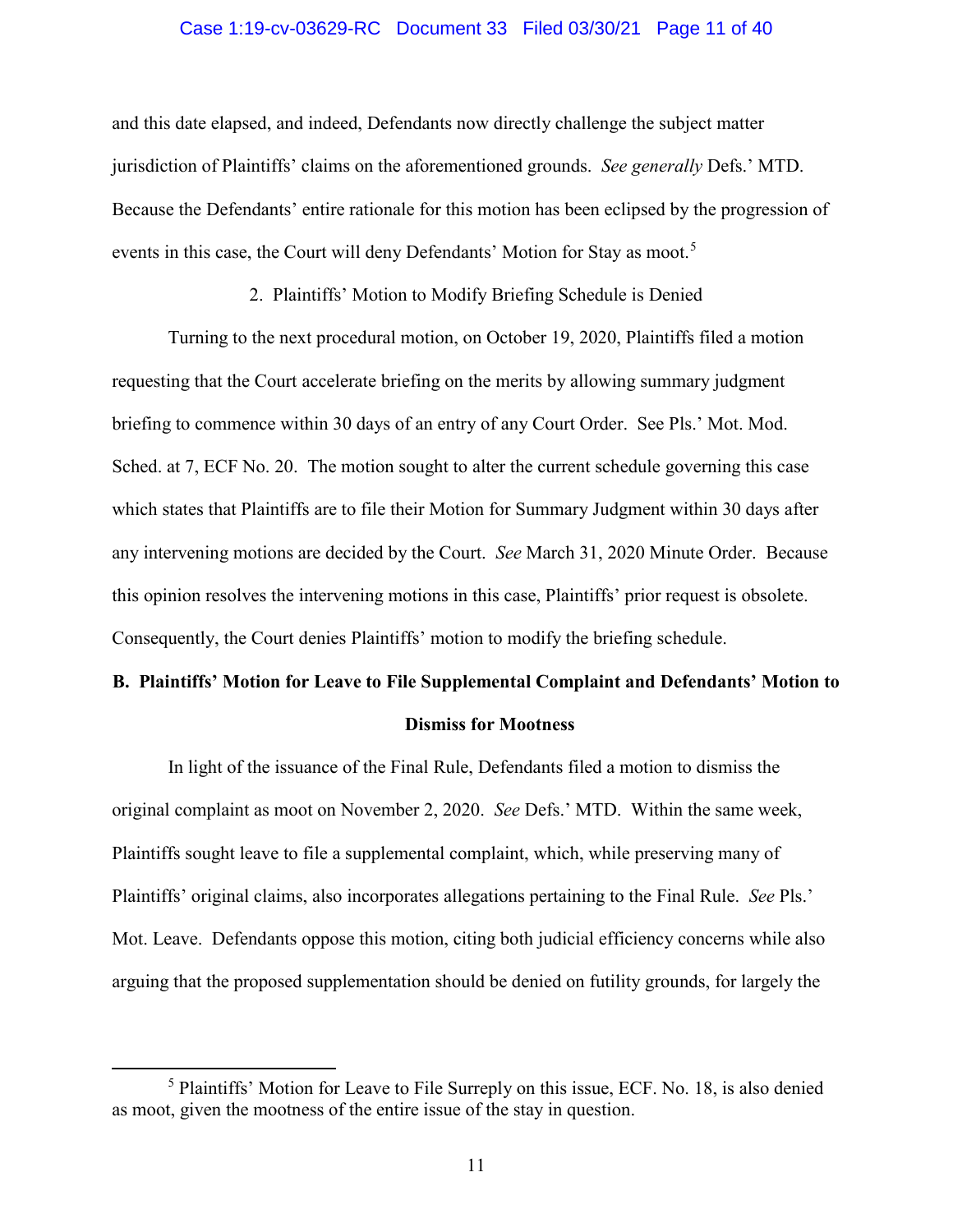#### Case 1:19-cv-03629-RC Document 33 Filed 03/30/21 Page 12 of 40

same mootness issues they raise in their motion to dismiss. *See* Defs.' Opp'n to Pls.' Mot. for Leave to File Supp. Compl. ("Defs.' Leave Opp'n"), ECF No. 28. Despite Defendants' arguments to the contrary, the Court finds that the grant of leave is appropriate here as it will "promote the economic and speedy disposition of the entire controversy" and no undue delay or prejudice to Defendants will result. *Hall*, 437 F.3d at 101. Furthermore, because the Court is permitted to consider the merits of the proposed supplemental complaint, and given that Defendants' motion to dismiss focuses on many of the same issues with overlapping arguments, Defendants' concerns regarding the potential futility of the supplemented claims can be addressed and resolved here with minimal confusion. The Court will proceed by first addressing Defendants' judicial efficiency concerns, before conducting a review of Plaintiffs' proposed supplemental complaint against the futility standard. In doing so, it will incorporate and evaluate the arguments raised in Defendants' motion to dismiss, as the Rule 15(d) futility standard and Rule 12 dismissal standard is one and the same.<sup>6</sup>

1. Granting Plaintiffs Leave to File their Supplemental Complaint is in the Interest of Judicial

#### Efficiency

Looking first at the judicial efficiency concerns surrounding the motion for leave, Plaintiffs posit—and the Court agrees— that allowing them leave to supplement their complaint will promote the speedy disposition of the entire controversy. Plaintiffs' proposed supplemental complaint focuses on the same core issue from the original complaint—agency action pertaining to e-bike use in National Parks. Plaintiffs make the reasonable point that because the Smith

 $6$  The futility standard under Rule 15(d) asks if the proposed supplemental claims would survive a motion to dismiss under Rule 12. *See Oladokun*, 5 F. Supp.3d at 13. Accordingly, in conducting this analysis the Court will address the arguments raised by Defendants in their motion to dismiss briefing regarding the mootness issue.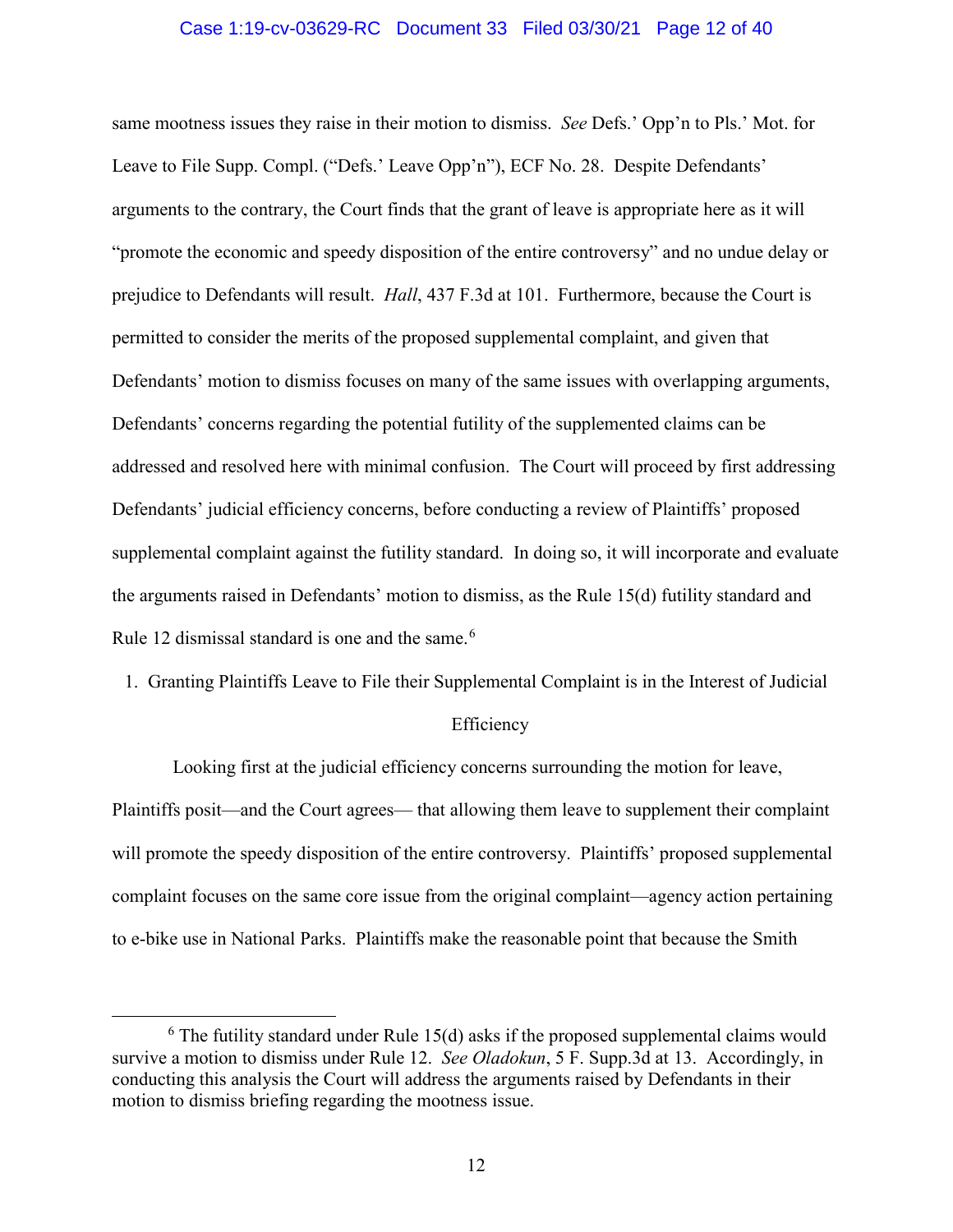#### Case 1:19-cv-03629-RC Document 33 Filed 03/30/21 Page 13 of 40

Directive and Final Rule are "tightly intertwined," familiarity with the Smith Directive is necessary to fully understand and evaluate any supplemented claims based on the Final Rule. Pls.' Reply in Support of Mot. for Leave ("Pls.' Leave Reply") at 18, ECF No. 30. This argument finds support in the text of the Final Rule, which explicitly states that it "codifies the decision made in the [Smith Directive]." Final Rule at. 69,186. And compared to the alternative, supplementing the complaint is a far more reasonable course of action. In lieu of supplementation, Plaintiffs would have to file an entirely new case, a largely redundant and costly move. Unlike supplementation, having to file a new related case (that pursuant to the D.C. District Court Local Rules, would likely make its way back before this Court) would cause unnecessary delay and filing fees to be borne by Plaintiffs (who are largely non-profit organizations). Consequently, allowing leave to file a supplemental complaint will best conserve the resources of both the Court and counsel, and allow the Court to address the matters at issue efficiently.

Defendants still contend that judicial economy would be better served by "requiring Plaintiffs to file any challenge to the [Final Rule] in a new case," Defs.' Leave Opp'n at 10, relying on the argument that Plaintiffs' proposed supplemental complaint, by entangling moot claims with new claims, needlessly complicates the case. *Id.* But this concern is addressed in this very briefing. Moot claims are necessarily futile. *See Larsen*, 525 F.3d 1, 4 (D.C. Cir. 2008) (noting courts lack subject matter jurisdiction over moot claims); *see also Ulibarri v. Southland Royalty Co., LLC,* No. 16-cv-215, 2019 WL 78781, at \*3 (D.N.M. Jan. 2, 2019) (explaining that because "[c]ourts do not have subject matter jurisdiction over moot claims," proposed amendments that were moot were "futile."). Consequently, the Court will review the supplemental complaint under the governing futility standard, while concurrently considering the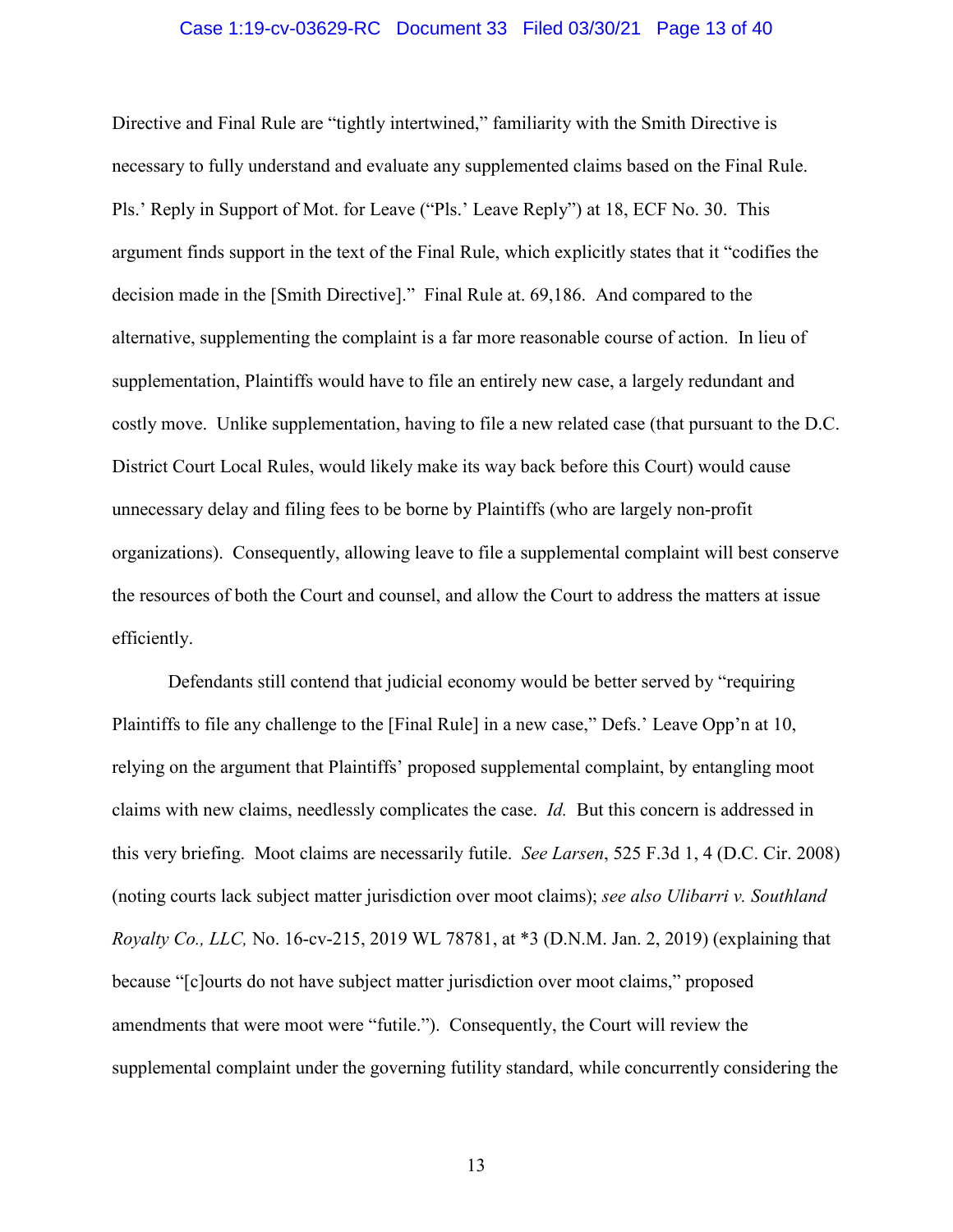#### Case 1:19-cv-03629-RC Document 33 Filed 03/30/21 Page 14 of 40

arguments raised in Defendants' motion to dismiss, and prohibit supplementation of any claims that have been rendered moot by the passage of the Final Rule. This will prevent the "needless complication" Defendants fear. Moreover, Plaintiffs' supplemental complaint will allow the Court to focus on the complete set of issues in this controversy that are live and ready for adjudication, allowing for a comprehensive—not piecemeal— resolution.

Supplementation of the complaint will also not cause undue delay or trial inconvenience, given the relatively early stage of this litigation. Nor do the Defendants provide any reason that they will be unduly prejudiced by this decision. As a result, the Court finds there is no reason for it to not "freely grant" Plaintiffs leave to file their supplemental complaint for all claims that survive the Court's futility analysis.

#### **C. Futility Analysis of Plaintiffs' Proposed Supplemental Complaint**

The Court will now evaluate Plaintiffs' proposed supplemental complaint to determine if it can pass the futility analysis. Defendants raise several overarching issues in arguing for futility. First, they contend that the Smith Directive was not a final agency action, and thus any suit challenging it lacks the required cause of action to proceed under the APA. Second, they claim Plaintiffs' proposed supplemental complaint brings programmatic attacks on the NPS's general e-bike program, a type of challenge that is similarly verboten under the APA. Third and last, Defendants argue that all of Plaintiffs' claims against the Smith Directive have been mooted in their entirety by the issuance of the Final Rule. The Court examines each claim in turn below.

1. The Smith Directive Was a Final Agency Action

Defendants begin their attack on Plaintiffs' proposed supplemental complaint by contending that the Smith Directive does not constitute a final agency action, and thus cannot be challenged under the APA. Defs.' Leave Opp'n at 6. Because of this deficiency, they argue that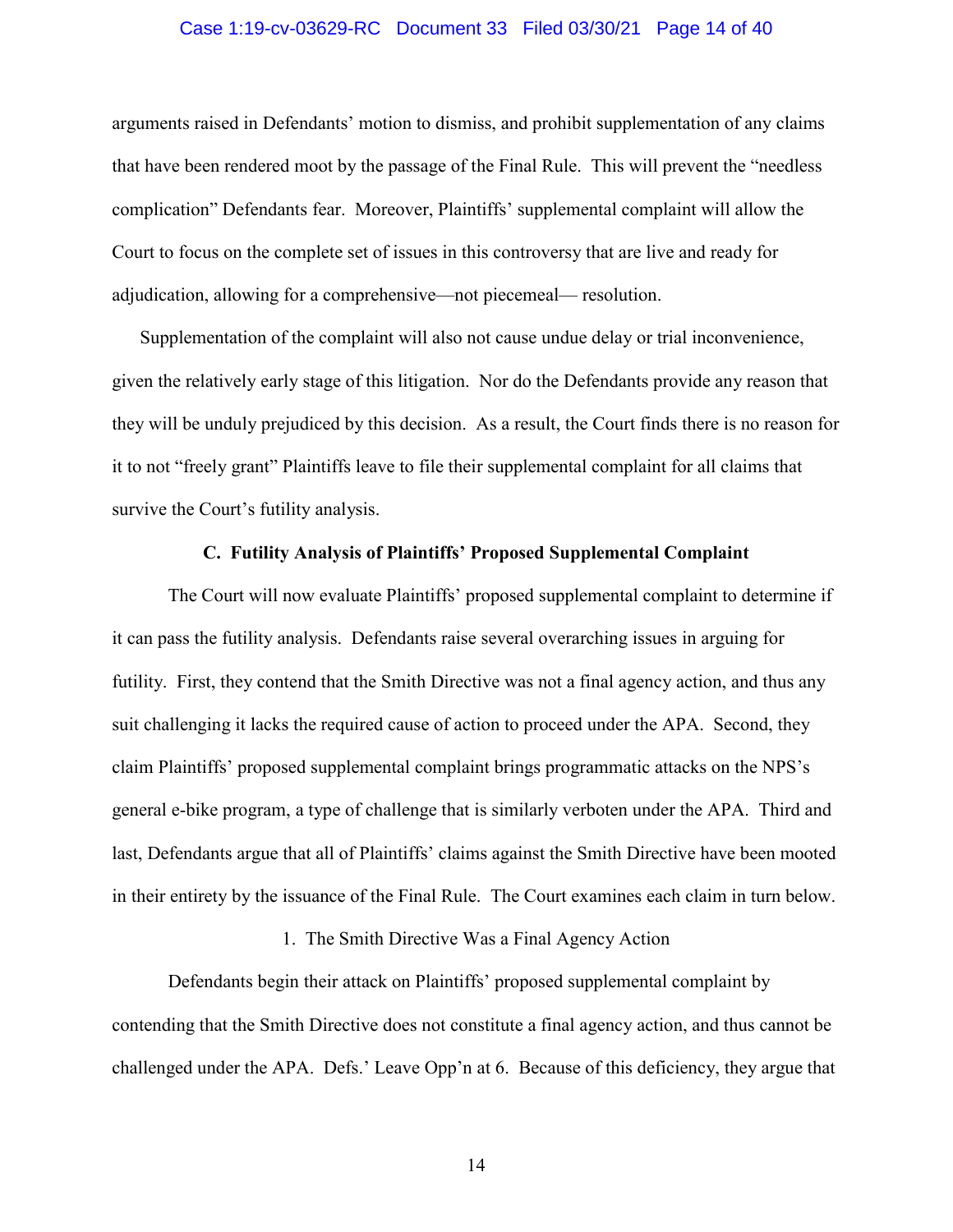#### Case 1:19-cv-03629-RC Document 33 Filed 03/30/21 Page 15 of 40

all five counts of Plaintiffs' proposed supplemental complaint fail to state a claim to the extent they challenge the Smith Directive. *Id.* This argument has no merit.

Under the APA, judicial review is only available to "final agency action." 5 U.S.C. § 704. If this threshold is not met, the case cannot proceed, as Plaintiffs would lack a cause of action. *See Ctr. for Auto Safety v. Nat'l Highway Traffic Safety Admin*., 452 F.3d 798, 806 (D.C. Cir. 2006) (noting Section 704 operates to "limit[] causes of action under the APA."). The APA defines "agency action" as including "the whole or part of an agency rule." 5 U.S.C. § 551(13). An agency "rule," in turn, is defined as including "the whole or a part of an agency statement of general or particular applicability and future effect designed to implement, interpret, or prescribe law or policy." *Id*. § 551(4) (emphasis added). The Smith Directive meets these criteria. It was a statement issued by the top NPS officer, interpreting the current NPS regulations and setting ebike policy, that required NPS park superintendents to take concrete steps to allow e-bikes within NPS parks. *See generally* Smith Directive. The fact that it was not promulgated through notice and comment rulemaking has no bearing on this analysis. *See Nat'l Ass'n of Home Builders v. United States Army Corps of Eng'rs*, 417 F.3d 1272, 1285 (D.C. Cir. 2005) ("[W]e have not hesitated to consider an agency pronouncement issued without meeting required APA procedures a rule."); *see also Barrick Goldstrike Mines Inc. v. Browner*, 215 F.3d 45, 48 (D.C. Cir. 2000) ("That the issuance of a guideline or guidance may constitute final agency action has been settled in this circuit for many years."). Indeed, in the Final Rule, the NPS even referred to the Smith Directive as the "established [e-bike] management regime." Final Rule at 69,186. Consequently, since the Smith Directive can properly be considered an "agency action," the question becomes whether it is also sufficiently final for the purposes of section 704.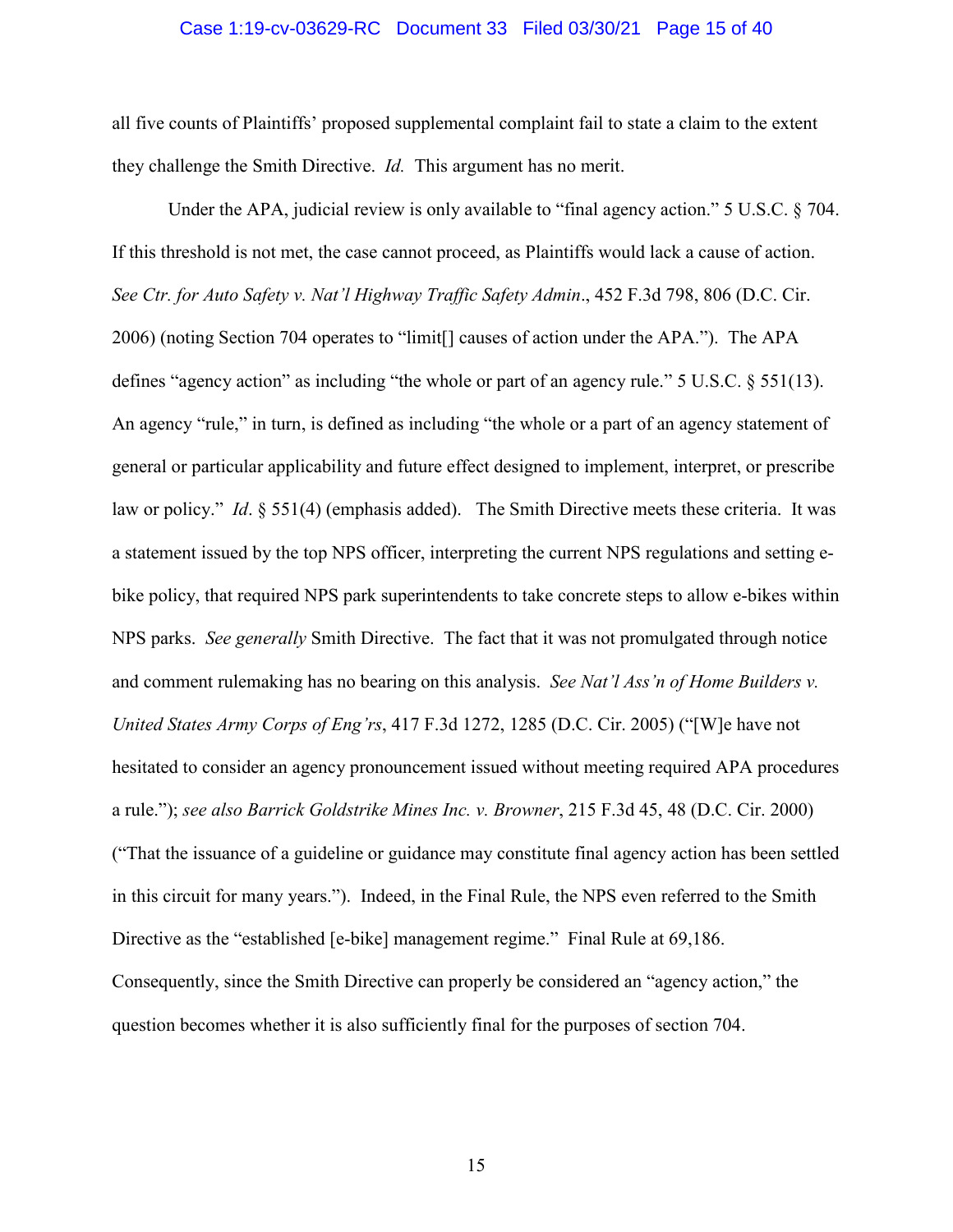#### Case 1:19-cv-03629-RC Document 33 Filed 03/30/21 Page 16 of 40

The Supreme Court has articulated a two-part test for determining whether an agency action is final. *See Bennett v. Spear*, 520 U.S. 154, 177–78 (1997). "First, the action must mark the 'consummation' of the agency's decision-making process—it must not be of a merely tentative or interlocutory nature." *Id*. (citation omitted). Second, "the action must be one by which rights or obligations have been determined or from which legal consequences will flow." *Id.* at 178 (internal quotation marks and citation omitted). Courts are further directed to "apply the finality requirement in a 'flexible' and 'pragmatic' way." *Ciba–Geigy Corp. v. EPA*, 801 F.2d 430, 435 (D.C. Cir. 1986) (quoting *Abbott Labs. v. Gardner*, 387 U.S. 136, 149–50, 87  $(1967)$ ).

Defendants argue that neither requirement is met here. They claim that the Smith Directive was not the "consummation of the agency's decision-making process" because the directive itself did not specifically "designate any road or trail as open to e-bikes," instead leaving those decisions "to be made at the park level." Defs.' Leave Opp'n at 6*–*7. They also imply that the second requirement of the *Bennett* test, that the action in question be the type "by which rights or obligations have been determined, or from which legal consequences will flow," fails for the same reason. *Id.* The Court disagrees as to both prongs of the test.

As the D.C. Circuit has dictated, "[t]he consummation prong of the finality inquiry requires us to determine 'whether an action is properly attributable to the agency itself and represents the culmination of that agency's consideration of an issue,' or is, instead, 'only the ruling of a subordinate official, or tentative.'" *NRDC v. Wheeler*, 955 F.3d 68, 78 (D.C. Cir. 2020) (quoting *Soundboard Ass'n v. Fed. Trade Comm'n,* 888 F.3d 1261, 1267 (D.C. Cir. 2018)). The Smith Directive speaks for the NPS, articulating the agency's overall policy and approach with respect to e-bikes. It uses mandatory—not tentative—language, stating that that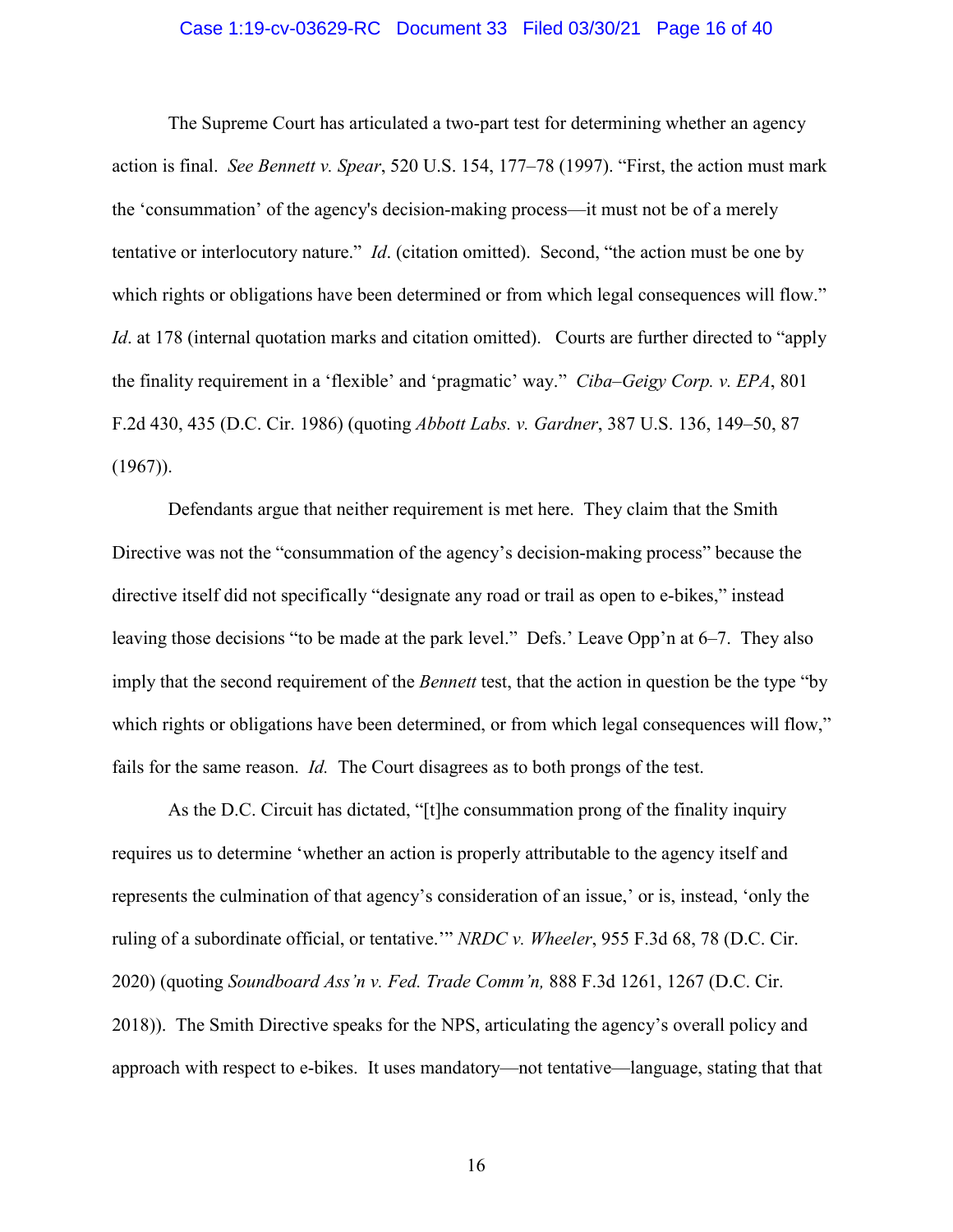#### Case 1:19-cv-03629-RC Document 33 Filed 03/30/21 Page 17 of 40

"[e]-bikes are allowed where traditional bicycles are allowed," and lists as a "required action" that "[s]uperintendents are directed to manage bikes consistent with this [Directive]." Smith Directive at 2, 4. Moreover, the policy document was issued by Deputy Director Smith, "exercising the authority of the [NPS] Director," Smith Directive at 1, meaning this action emanated from one of the highest-ranking officials at the NPS. Taken together, these factors indicate the first prong of the finality inquiry is met. *See POET Biorefining, LLC v. Environmental Protection Agency*, 970 F.3d 392, 404 (D.C. Cir. 2020) (holding that guidance constituted consummated agency action where it "consistently speaks in [agency's] voice, setting forth the 'interpretation' and 'guidance' of the agency" and had been issued by a high-ranking official).

Defendants' argument to the contrary is belied by the text of the directive. The Smith Directive clearly announces that the NPS policy on e-bikes is that "[e]-bikes are allowed where traditional bicycles are allowed" and directs park superintendents "to manage e-bikes consistent with this Memorandum." Smith Directive at 2. It further "required" that park superintendents "must take the following actions as soon as possible" including updating their park compendiums to read that "E-bikes are allowed in [insert name of park] where traditional bicycles are allowed." *Id*. at 4. Consequently, for the thirteen park units that already allowed traditional bicycle-use prior to the promulgation of the Smith Directive, they had no option but to implement this policy. *See* Supp. Compl. ¶¶ 36–37. So while Defendants are correct in that individual park superintendents retained the ability to thereafter impose "limit[s] or restrict[ions] or impose conditions on bicycle use, including specific limitations on e-bike use," after going through a number of procedural steps, Smith Directive at 3, they were still required to first impose the overarching NPS policy of equal treatment between e-bikes and traditional bicycles.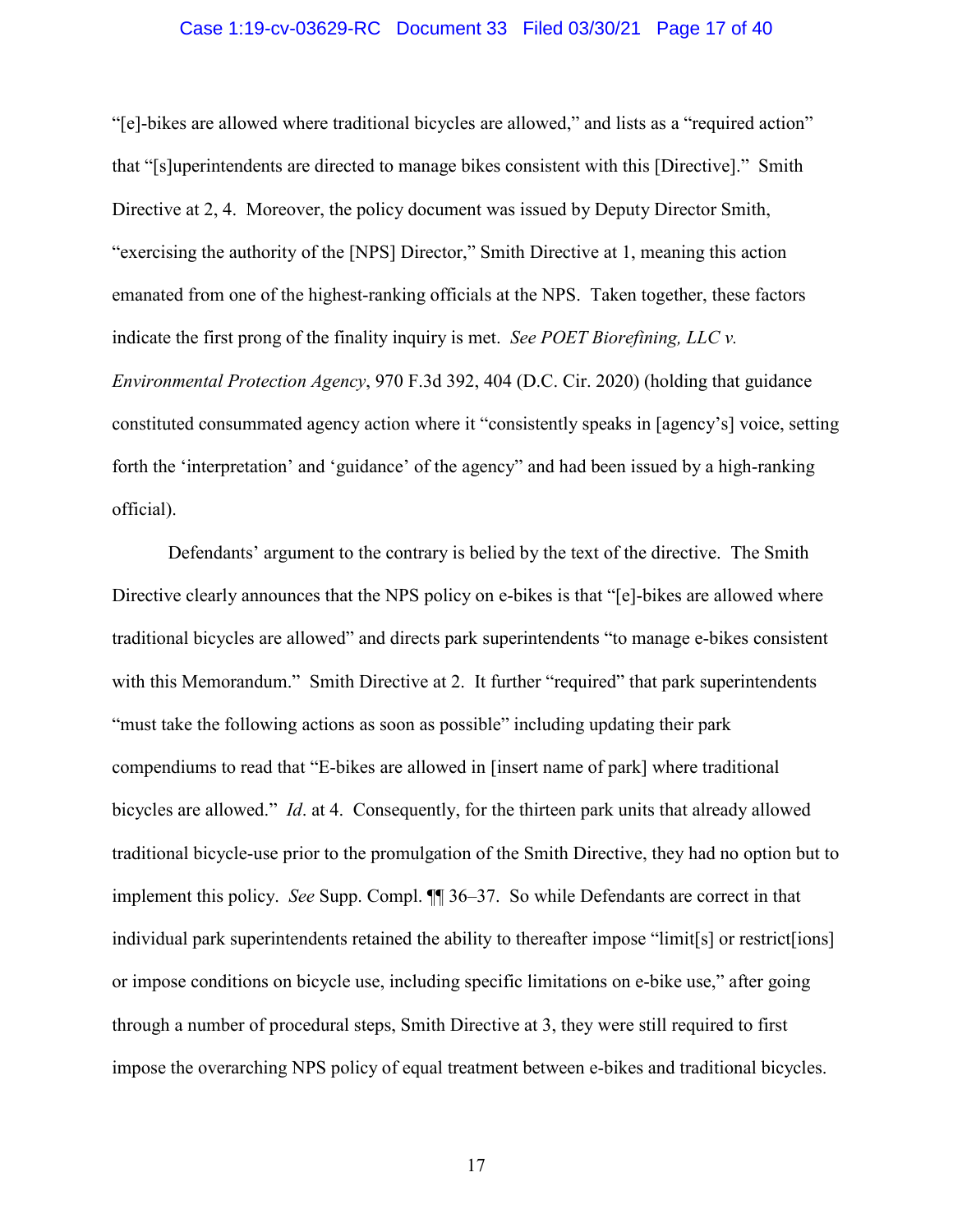#### Case 1:19-cv-03629-RC Document 33 Filed 03/30/21 Page 18 of 40

In sum, the language of the directive makes clear that the settled NPS rule going forward was that "e-bikes are allowed where traditional bicycles are allowed . . . [t]he intent of this policy is to allow e-bikes to be used for transportation and recreation in a similar manner to traditional bicycles." *Id.* at 1–2. The Smith Directive thus constituted the consummation of the NPS's decision-making process on the topic of e-bikes. $7$ 

Proceeding to the second question under the *Bennett* test, the Court must determine whether the Smith Directive has direct and appreciable legal consequences. This inquiry requires the Court to "pragmatic[ally]" focus on "the concrete consequences [the] action has or does not have . . ." *Cal. Cmtys. Against Toxics v. EPA*, 934 F.3d 617, 637 (D.C. Cir. 2019) (internal quotation marks omitted).

The Smith Directive, in effect, served to backhandedly amend the long-standing NPS regulations on bicycle use in NPS parks by moving e-bikes—which until this point fell under the NPS regulations regulating motor vehicles—under the same regulations as those that governed traditional bicycles. As the Smith Directive mandated, "[a] person operating an e-bike is subject to the following sections of 36 CFR part 4 that apply to the use of traditional bicycles." Smith Directive at 3. Consequently, the Smith Directive created direct and appreciable legal consequences for NPS park patrons—they now had the new right to operate an e-bike where

 <sup>7</sup>  $\frac{7}{7}$  To the extent Defendants somewhat obliquely argue that the Smith Directive was not a final agency action because it was later replaced by the Final Rule, *see* Defs.' Leave Opp'n at 7, this ignores that an "interim agency resolution counts as final agency action despite the potential for a different permanent decision, as long as the interim decision is not itself subject to further consideration by the agency. In that event, the interim resolution is the final word from the agency on what will happen up to the time of any different permanent decision." *Wheeler*, 955 F.3d at 78; *see also Appalachian Power Co. v. EPA*, 208 F.3d 1015, 1022 (D.C. Cir. 2000) (noting "the fact that a law may be altered in the future has nothing to do with whether it is subject to judicial review at the moment."). Because the Smith Directive constituted the "final word" from the NPS on the topic of e-bikes until the Final Rule was promulgated, Defendants' argument has no bearing on the finality analysis.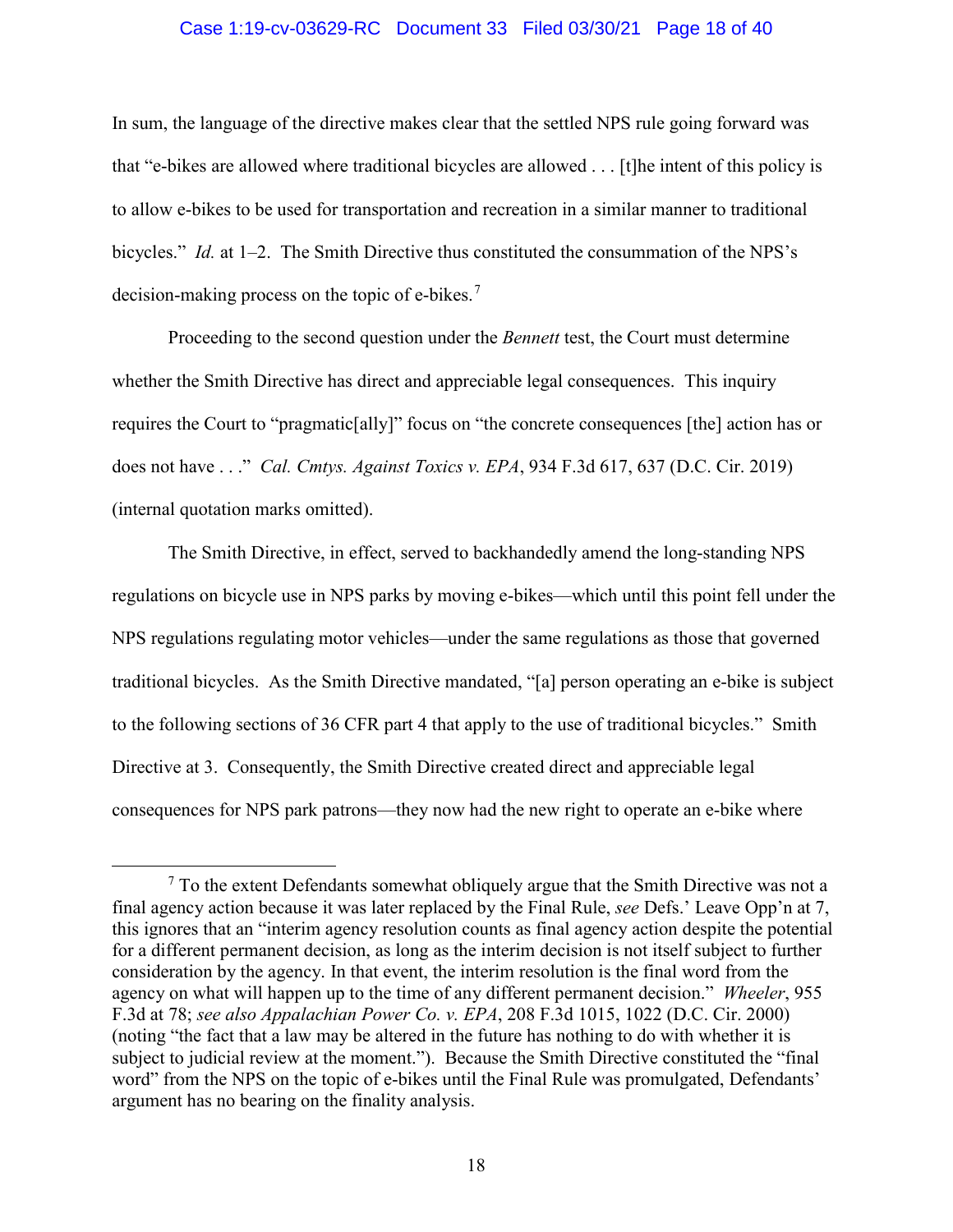#### Case 1:19-cv-03629-RC Document 33 Filed 03/30/21 Page 19 of 40

traditional bicycles were allowed. *See* Smith Directive at 2 ("E-bikes are allowed where traditional bicycles are allowed").

Again, the limited discretion reserved to park superintendents to make trail specific designations does not negate that the policy had concrete legal consequences. In *Appalachian Power Co.*, the D.C. Circuit found that an EPA guidance document created legal consequences necessary for finality because the policy document created "obligations on the part of State regulators and those they regulate." 208 F.3d at 1023 (noting the document "commands, it requires, it orders, it dictates," giving states "their 'marching orders'" that the EPA expected them to follow, and that almost all of them did). The Smith Directive operated in much the same way, creating obligations on the part of the park superintendents, "direct[ing]" them to "manage e-bikes consistent with this memorandum," "requir[ing]" edits to their park compendium to allow e-bikes where traditional bicycles were allowed, and that e-bikes and traditional bicycles be subject to the same regulations. Smith Directive at 2,4. The "marching orders" the directive gave to park superintendents was clear—going forward, in NPS parks, "e-bikes *are* allowed where traditional bicycles are allowed." *Id.* (emphasis added).This conclusion is reinforced by the fact that over 380 NPS park units "fell in line" and adopted these measures by the time the Final Rule was promulgated. Based on these facts, the Court finds that the Smith Directive was a final agency action, as it reflected the settled NPS position on e-bikes and created legal consequences and obligations for park superintendents managing individual NPS Parks and for park patrons who gained the right to use e-bikes in NPS parks.

2. The Supplemental Complaint Does Not Bring Programmatic Attacks

Defendants next try to block the filing of Plaintiffs' proposed supplemental complaint on the grounds that they claim it brings non-justiciable, programmatic attacks on the NPS's e-bike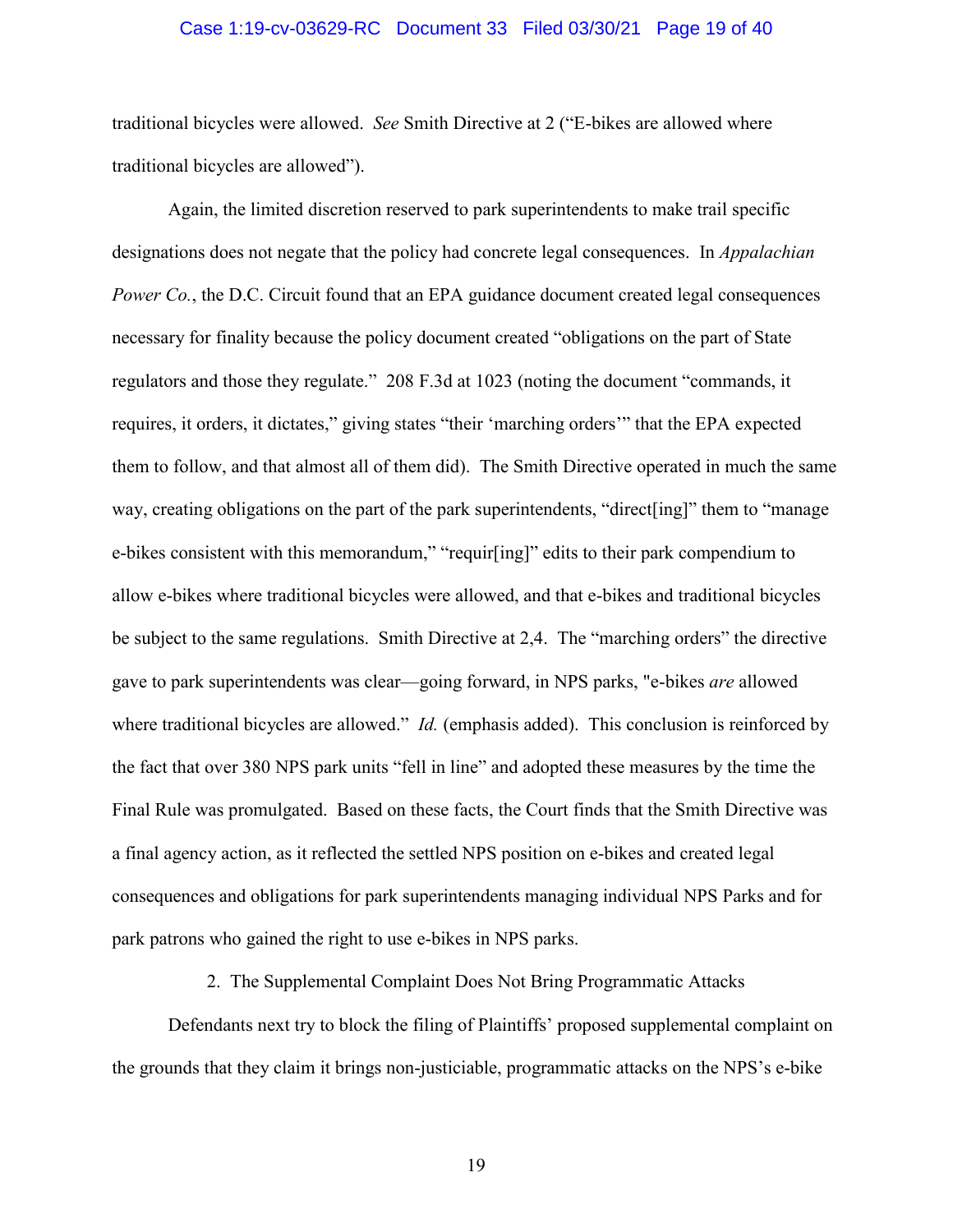#### Case 1:19-cv-03629-RC Document 33 Filed 03/30/21 Page 20 of 40

policies in general. Contrary to Defendants' contentions, the Court finds that Plaintiffs challenge only discrete agency actions subject to review under the APA.

The APA permits judicial review only when "[a] person suffer[s] legal wrong because of agency action, or [is] adversely affected or aggrieved by agency action within the meaning of the relevant statute." 5 U.S.C. § 702. "Agency action," in turn, "includes . . . an agency rule, order, license, sanction, relief, or the equivalent or denial thereof, or failure to act." *Id.* § 551(13); s*ee also id*. § 701(b)(2). Each type of agency action is "circumscribed" and "discrete." *Norton v. S. Utah Wilderness All*., 542 U.S. 55, 62 (2004). As a result, the APA proscribes "'broad programmatic attack[s]' on an agency's compliance with a statutory scheme." *Citizens for Resp. & Ethics in Wash. v. U.S. Dep't of Homeland Sec.,* No. 18-cv-2473, 2020 WL 7024193 (D.D.C. Nov. 30, 2020) (quoting *Norton*, 542 U.S. at 64). This means that an "entire [agency] program cannot be laid before the courts for wholesale correction under the APA." *Lujan v. Nat'l Wildlife Fed'n*, 497 U.S. 871, 891 (1990) (rejecting wholesale challenge to Bureau of Land Management's land withdrawal review program as impermissibly programmatic, holding that plaintiff must instead "direct its attack against some particular 'agency action' that cause[d] it harm."). Nor can a plaintiff bring "generalized complaints about agency behavior," because "an on-going program or policy is not, in itself, a 'final agency action' under the APA." *Cobell v. Kempthorne*, 455 F.3d 301, 307 (D.C. Cir. 2006) (quoting *Cobell v. Norton*, 240 F.3d at 1095). However, the Court finds that none of these flaws infect Plaintiffs' proposed supplemental complaint.

Defendants, while acknowledging that the Smith Directive and Final Rule are discrete acts, contend that Plaintiffs' references to "unspecified approvals" of e-bike use taken by park superintendents constitute a forbidden programmatic attack on "NPS's management of e-bikes in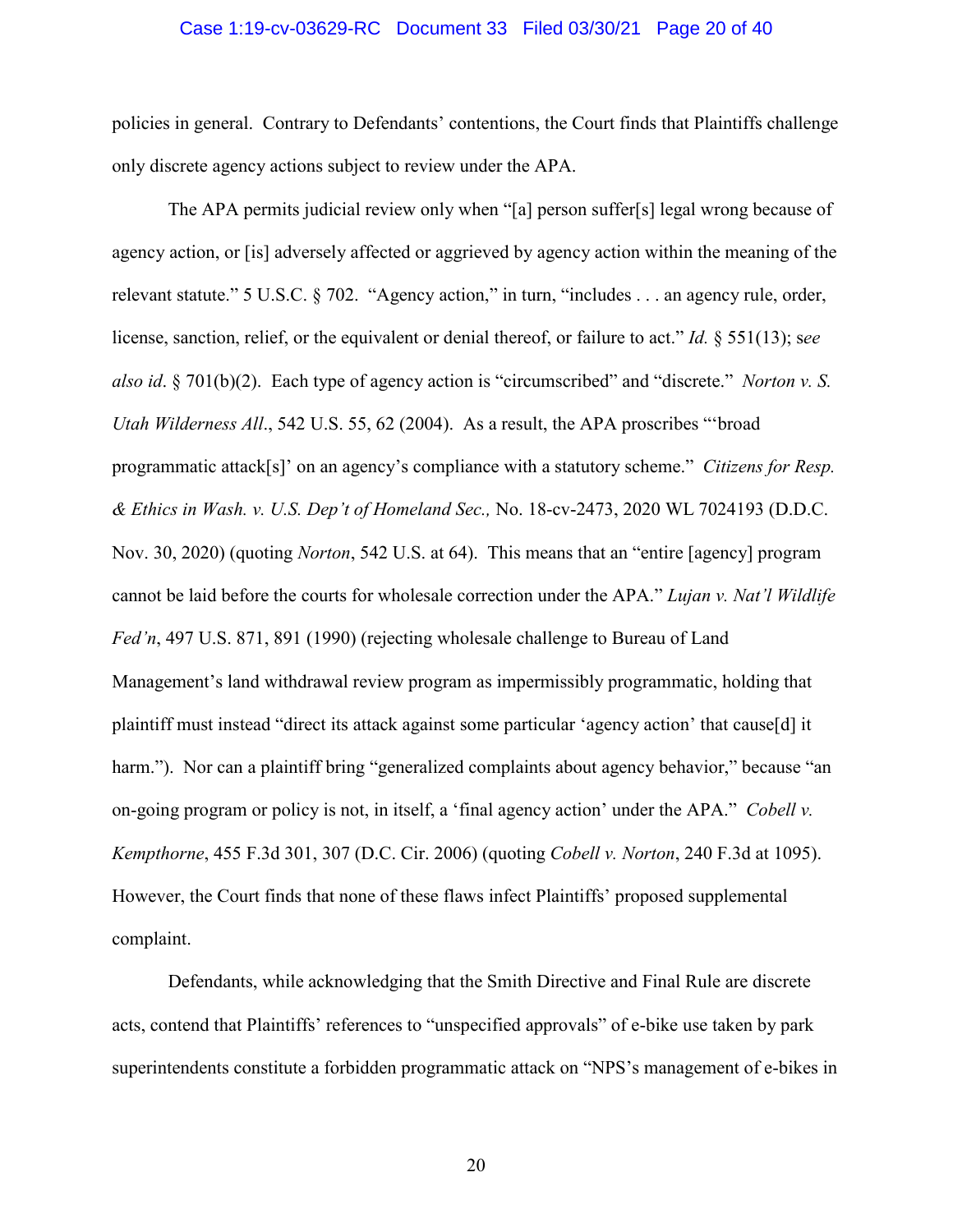#### Case 1:19-cv-03629-RC Document 33 Filed 03/30/21 Page 21 of 40

its totality." Defs.' Leave Opp'n at 7–8. But this is simply not an accurate reflection of the content of the proposed supplemental complaint, which does not lodge any sort of generalized programmatic attack. Plaintiffs' supplemental complaint is squarely focused on the Smith Directive and Final Rule, and seeks only relief stemming directly from these two agency actions.<sup>8</sup>

A review of *Lujan* is instructive. There, the Supreme Court held that plaintiffs brought a programmatic attack because they challenged not "a single . . . order or regulation" but rather an entire program the agency colloquially referred to as its "land withdrawal review program," that was comprised of "1250 or so individual classification terminations and withdrawal revocations." *Lujan*, 497 U.S. at 890 (citation omitted). By contrast, here Plaintiffs challenge only the NPS's Smith Directive and Final Rule. It is true that Plaintiffs seek relief in the form of this Court "[s]et[ting] aside the actions of all the Defendants that have allowed e-bike use on non-motorized trails in the National Park System." Supp Compl. ¶ F. But these are actions that were taken directly pursuant to the challenged Smith Directive and Final Rule. And as the Supreme Court explained in *Lujan*, an agency action is reviewable "to the extent that, specific

<sup>&</sup>lt;sup>8</sup> A review of the specifics of the "unspecified approvals" that Defendants claim constitute impermissible programmatic attacks in the proposed supplemental complaint further reinforces that this argument is without merit. The first reference is to a portion of the proposed supplemental complaint that merely lists the NPS park units with designated bike trails in backcountry areas, along with Plaintiffs' allegation that, "[t]he Smith Directive . . . opened all of them effective on August 30, 2019, to e-bike use by his fiat." Supp. Compl. ¶ 37. This is not an attack on an entire program but rather an illustration of a specific effect caused by the Smith Directive that Plaintiffs challenge. The other "unspecified approval" Defendants identify is nothing more than a citation to Plaintiffs' NEPA claim, which asserts that "Defendants' e-bikes approvals, including the initial Smith Directive, the more than 380 individual Park Unit approvals to date, and the Final Rule, were connected agency actions with the potential for environmental impacts that triggered NEPA's compliance requirements." Supp Compl. ¶ 56. Again, the Court struggles to see how this is a programmatic attack, as opposed to a specific pleading targeting the Smith Directive and Final Rule and the direct policy consequences of these final agency actions.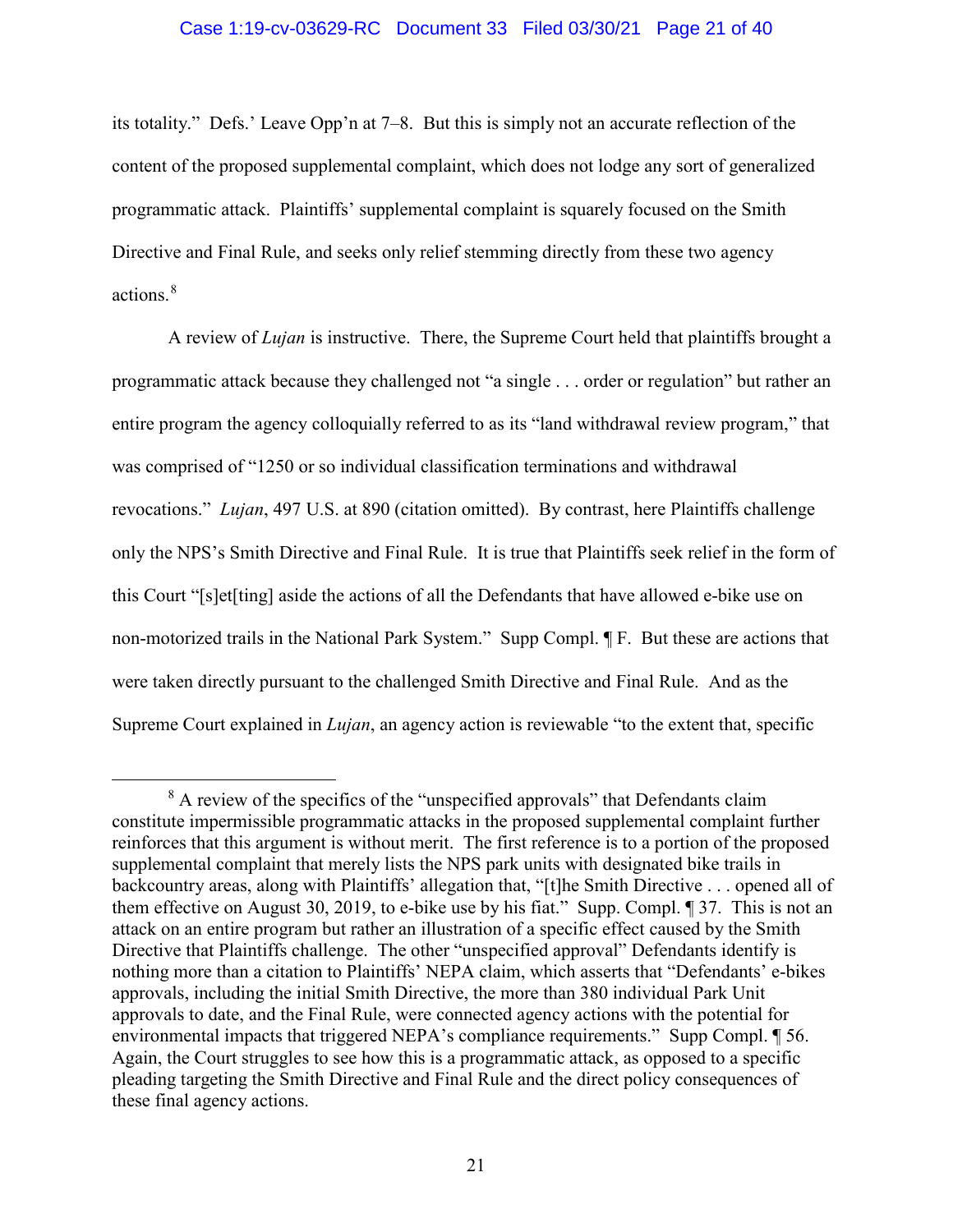#### Case 1:19-cv-03629-RC Document 33 Filed 03/30/21 Page 22 of 40

'final agency action' has an actual or immediately threatened effect." *Lujan*, 497 U.S. at 894. Here, the actual effect of the Smith Directive and Final Rule has been to open up NPS parks to ebikes. Thus, Plaintiffs do not mount a programmatic attack, but rather seek to also rein in the direct effects of the two final agency actions they challenge. *See, e.g.*, *Bark v. U.S. Forest Serv.*, 37 F. Supp. 3d 41, 50–51 (D.D.C. 2014) (permitting challenge to five specific purported applications of a challenged policy). Therefore, the Court rejects Defendants' argument for futility on these grounds.

3. Plaintiffs' Proposed Supplemental Complaint is Not Moot

The Court now turns to its inquiry into whether any of the claims brought by Plaintiffs are moot, and thus futile. Defendants argue in their motion to dismiss that the issuance of the Final Rule, by explicitly superseding and replacing the Smith Directive, has mooted the entirety of Plaintiffs' original complaint. Defs.' MTD at 1. If true, then any claims against the Smith Directive preserved in Plaintiffs' proposed supplemental complaint cannot proceed.<sup>9</sup> Plaintiffs contest this assertion, claiming that the Final Rule did not fully supersede the Smith Directive "because its harmful effects remain intact" and because the scope of the Smith Directive was less permissive than the Final Rule. Pls.' MTD Opp'n at 10, 12. The Court concludes that because it remains able to award real-world relief to Plaintiffs, these claims are not moot. Accordingly, it will allow Plaintiffs leave to file their proposed supplemental complaint.

The Court does not contest that courts regularly find that actions challenging superseded, expired, or withdrawn agency polices or decision documents are moot because they no longer

 <sup>9</sup> <sup>9</sup> As Defendants accurately note, Plaintiffs' proposed supplemental complaint still retains nearly all of the allegations targeting the Smith Directive from their original complaint, Defs.' Leave Opp'n at 5 n.3, with the only exception being Count I which pares down Plaintiffs' original allegations slightly.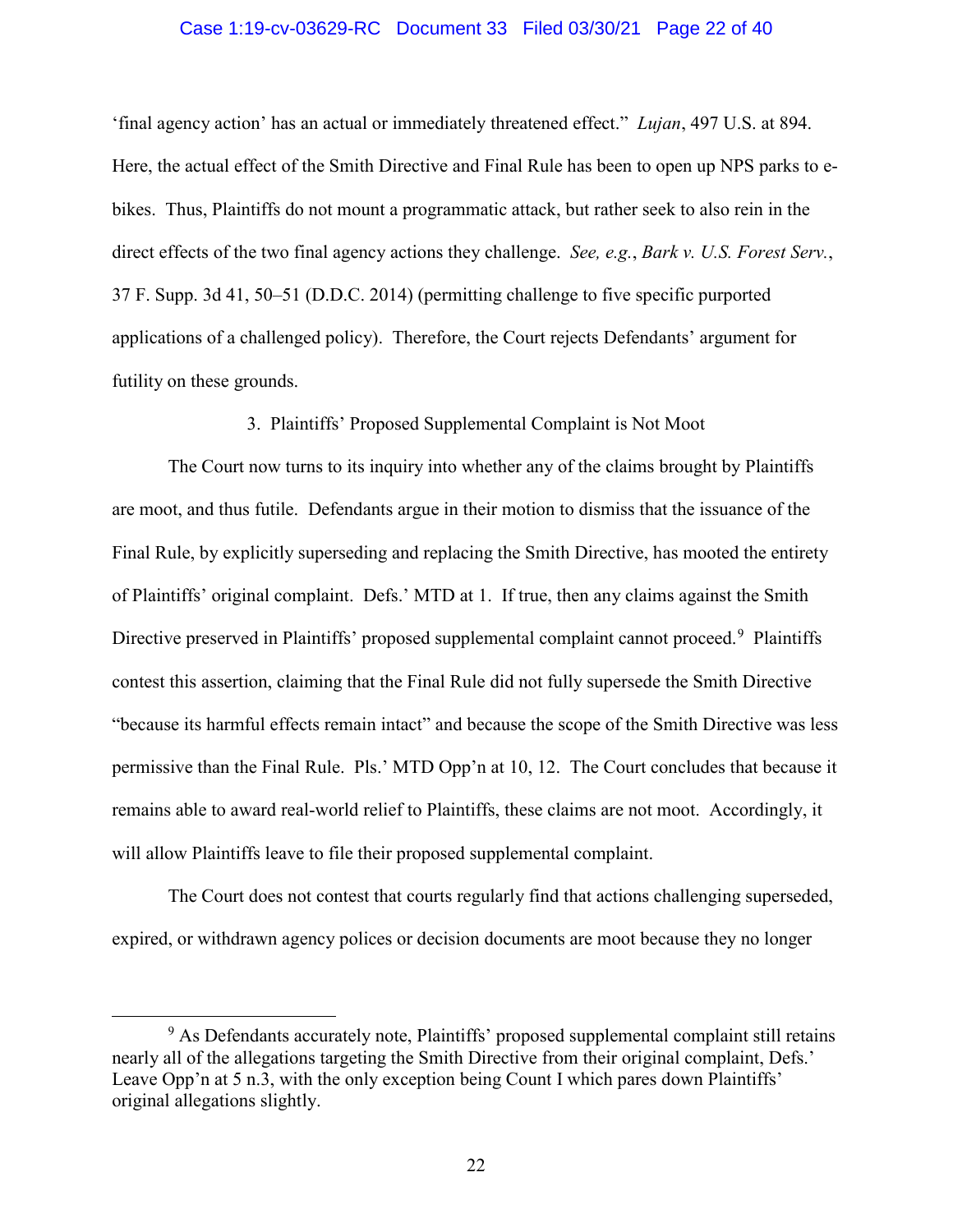#### Case 1:19-cv-03629-RC Document 33 Filed 03/30/21 Page 23 of 40

present a live controversy. *See, e.g.*, *Theodore Roosevelt Conservation P'ship*, 661 F.3d at 79 (finding that a superseded agency policy document "no longer exists" and any action brought to challenge it is moot); *Blue Water Balt. v. Pruitt*, 266 F. Supp. 3d 174, 180–81 (D.D.C. 2017) (determining that where a newly issued EPA report superseded the previous iteration of the report, it "thus moot[ed] the plaintiffs' challenge to the reclassifications in the [original report]"); *Fund for Animals, Inc. v. Bureau of Land Mgmt*., 460 F.3d 13, 18 (D.C. Cir. 2006) (finding claim against expired policy memorandum moot); *see also Worth v. Jackson*, 451 F.3d 854, 861 (D.C. Cir. 2006) ("[T]he Constitution nowhere licenses us to rule on the legality of an agency policy that no longer exists.").

This conclusion rests on the principal that where there is no longer any live controversy between the parties, there remains no role for the courts. "If it becomes impossible for the court to grant any effectual relief *whatever* to a prevailing party on a particular claim, that claim must be dismissed." *Theodore Roosevelt Conservation P'ship*, 661 F.3d at 79 (emphasis added and internal quotations omitted); *see also Rio Grande Silvery Minnow v. Bureau of Reclamation*, 601 F.3d 1096, 1111–12 (10th Cir. 2010) (finding that where a challenged agency opinion had been superseded, plaintiff's requested injunctive and declaratory relief would be "meaningless" and "have no effect in the real world," rendering action moot). For in this type of situation even if a court were to issue an opinion, it would be nothing more than a meaningless advisory policy. *See Church of Scientology v. United States*, 506 U.S. 9, 12 (1992) (noting that courts have "no authority to give opinions upon moot questions or abstract propositions, or to declare principles or rules of law which cannot affect the matter in issue in the case before it."). And "the oldest and most consistent thread in the federal law of justiciability is that the federal courts will not give advisory opinions." *Pub. Serv. Elec. & Gas Co. v. FERC*, 783 F.3d 1270, 1274 (D.C. Cir.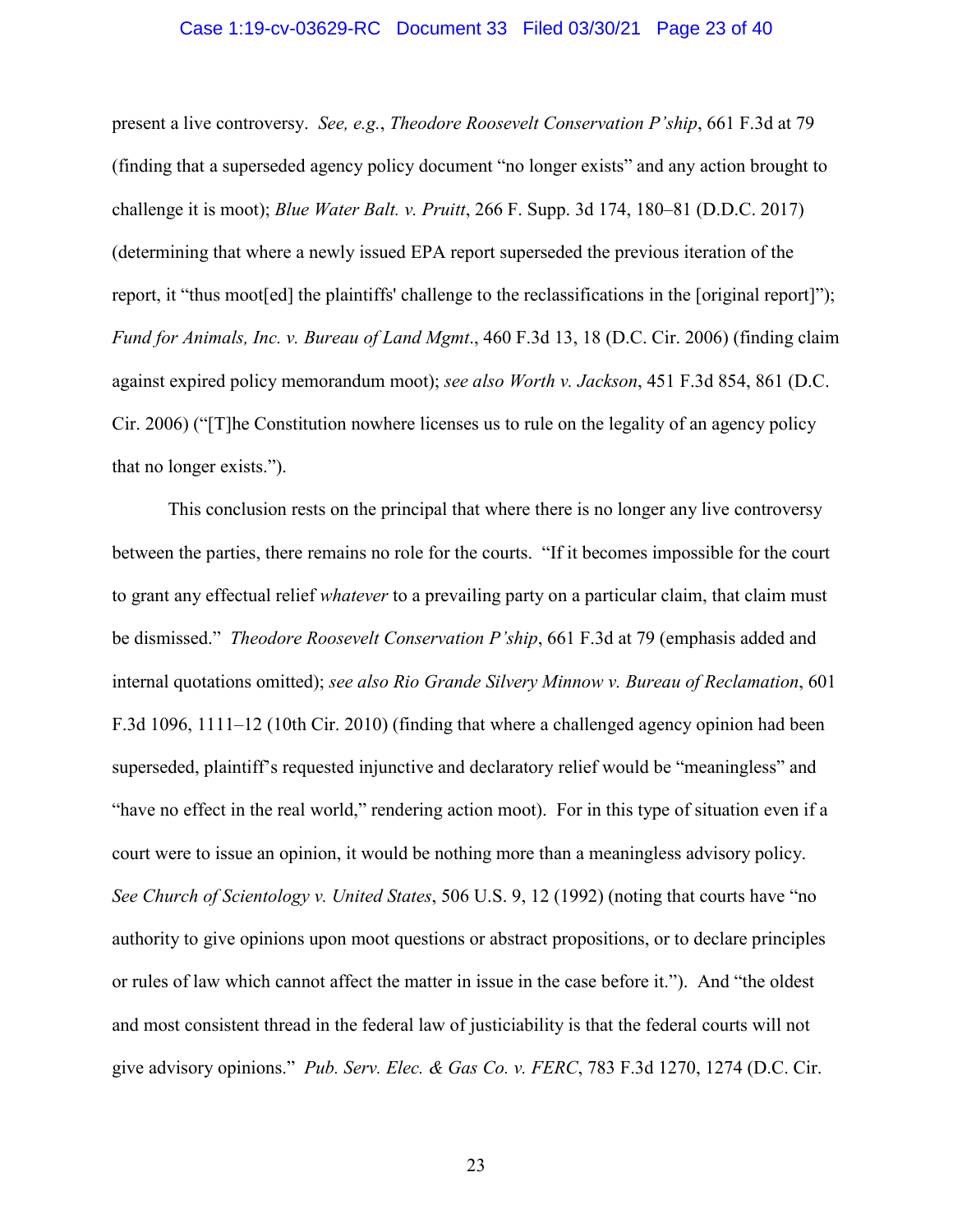#### Case 1:19-cv-03629-RC Document 33 Filed 03/30/21 Page 24 of 40

2015). The crucial question for a mootness inquiry, therefore, often becomes whether a court remains able to grant any effectual relief.

Defendants argue that this case warrants a straightforward application of these mootness principals. They contend that, because the text of the Final Rule explicitly states that it "supersedes and replaces the Smith Directive," and because the majority of Plaintiffs' claims challenge the now superseded Smith Directive, as a result "there is no effective relief available" for Plaintiffs' claims, Defs.' MTD at 11–12, as any live controversy between the parties has since been extinguished. The plain language of the Final Rule does indeed, unequivocally state that it "supersedes" the Smith Directive. *See* Final Rule at 69,177; *see also United States v. Braxtonbrown-Smith*, 278 F.3d 1348, 1352 (D.C. Cir. 2002) ("Where the language is clear, that is the end of judicial inquiry 'in all but the most extraordinary circumstances.'") (citing *Estate of Cowart v. Nicklos Drilling Co.,* 505 U.S. 469, 474 (1992)).

However, this conclusion runs into trouble when the Court turns its focus to the question of whether it remains able to grant any of the relief requested by Plaintiffs. For a case is only moot if a court is unable to grant "any effectual relief *whatever* to the prevailing party." *City of Erie v. Pap's A.M.*, 529 U.S. 277, 287 (2000) (internal citations and quotation marks omitted; emphasis added); *Calderon v. Moore*, 518 U.S. 149, 150 (1996) ("[E]ven the availability of a 'partial remedy' is 'sufficient to prevent [a] case from being moot.'") (citing *Mills v. Green*, 159 U.S. 651, 653 (1895)). This bar is not high. To demonstrate a live controversy, Plaintiffs "need only show that some form of effective relief could be available to them should they prevail however partial the remedy, however uncertain its potential to truly address Plaintiffs' concerns." *Ctr. for Food Safety v. Salazar*, 900 F. Supp. 2d 1, 7 (D.D.C. 2012). Plaintiffs manage to clear this low bar here.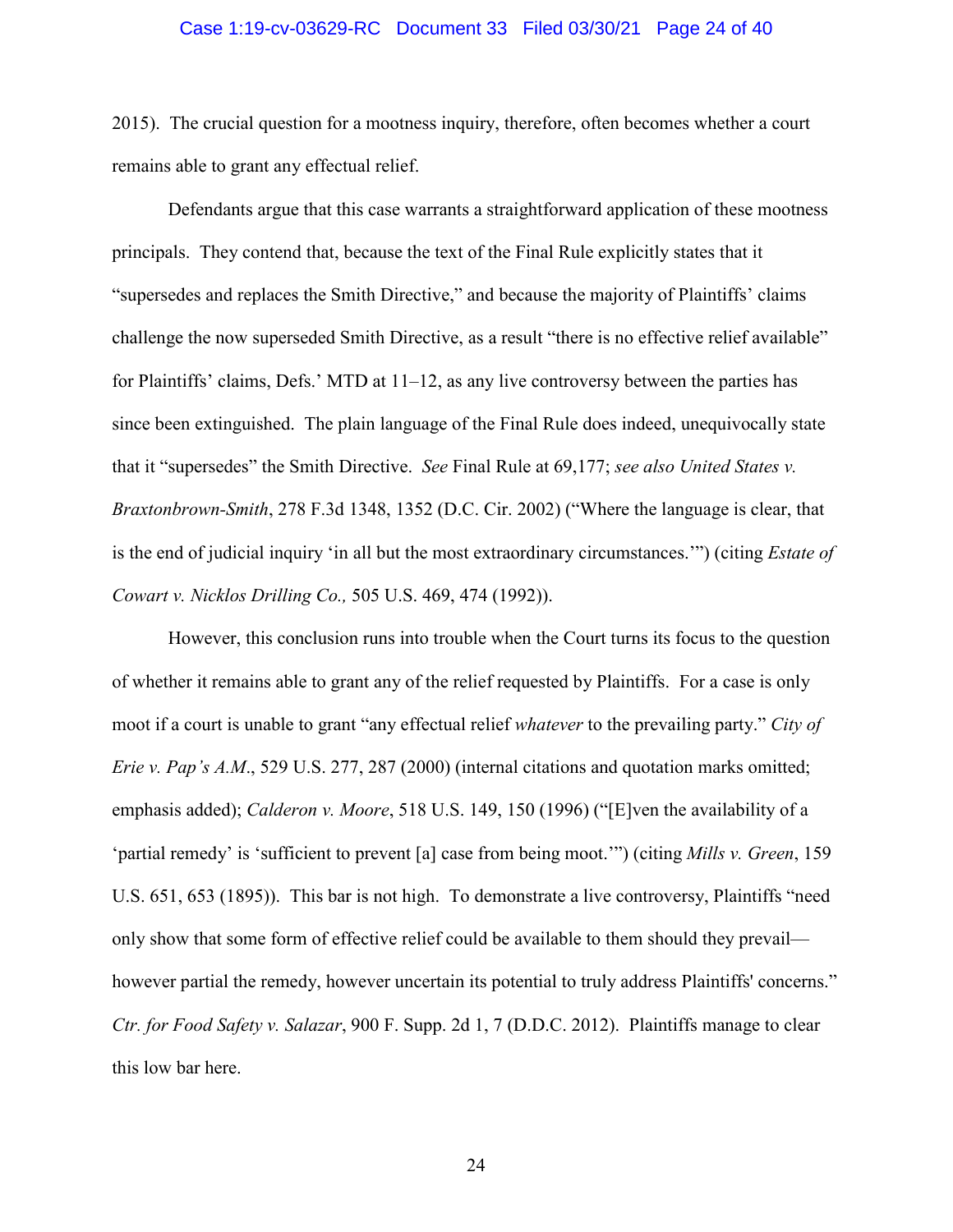#### Case 1:19-cv-03629-RC Document 33 Filed 03/30/21 Page 25 of 40

In their proposed supplemental complaint, Plaintiffs ask this Court to "[d]eclare that Defendants' actions in the form of the [Smith Directive]' were arbitrary and capricious, an abuse of discretion, and otherwise not in accord with the law," Supp. Compl. ¶ A, and to "[s]et aside the actions of all the Defendants that have allowed e-bike use on non-motorized trails in the National Park System." Supp Compl. ¶ F. This refers to what Plaintiffs term the "improper ebikes approvals" in park units that occurred in the interim period after the issuance of the Smith Directive, but before the Final Rule took effect. Pls. MTD Opp'n at 10–11. The Final Rule acknowledged that as of the date of publication, 380 NPS units had already implemented the ebike policy pursuant to the Smith Directive's mandate. Final Rule at 69,176. The Final Rule contains no reference indicating that it should be applied in a retroactive manner, meaning that the 380 NPS park e-bike designations that occurred prior to the promulgation of the Final Rule would appear to still be governed by the Smith Directive's regime. Accordingly, if the Court were to find the Smith Directive unlawful, it could award real-world relief by invalidating the park actions taken pursuant to this authority. *See* 5 U.S.C. § 706(2)(A) (empowering courts to "hold unlawful and set aside agency action, findings, and conclusions found to be arbitrary, capricious, an abuse of discretion, or otherwise not in accordance with law"). Because the Court retains the ability to award effectual relief, with real-world consequences, Plaintiffs' claims against the Smith Directive are not moot.

This conclusion is in accord with the findings of other courts that have confronted similar issues. For example, in *Rocky Mountain Farmers Union v. Corey*, an amendment to a fuel standards regulation did not moot an ongoing challenge to the previous regulation, because credits awarded under the old standard continued forward even under the new regime, 730 F.3d 1070, 1097 n.12 (9th Cir. 2013), just as the e-bike designations made pursuant to Smith Directive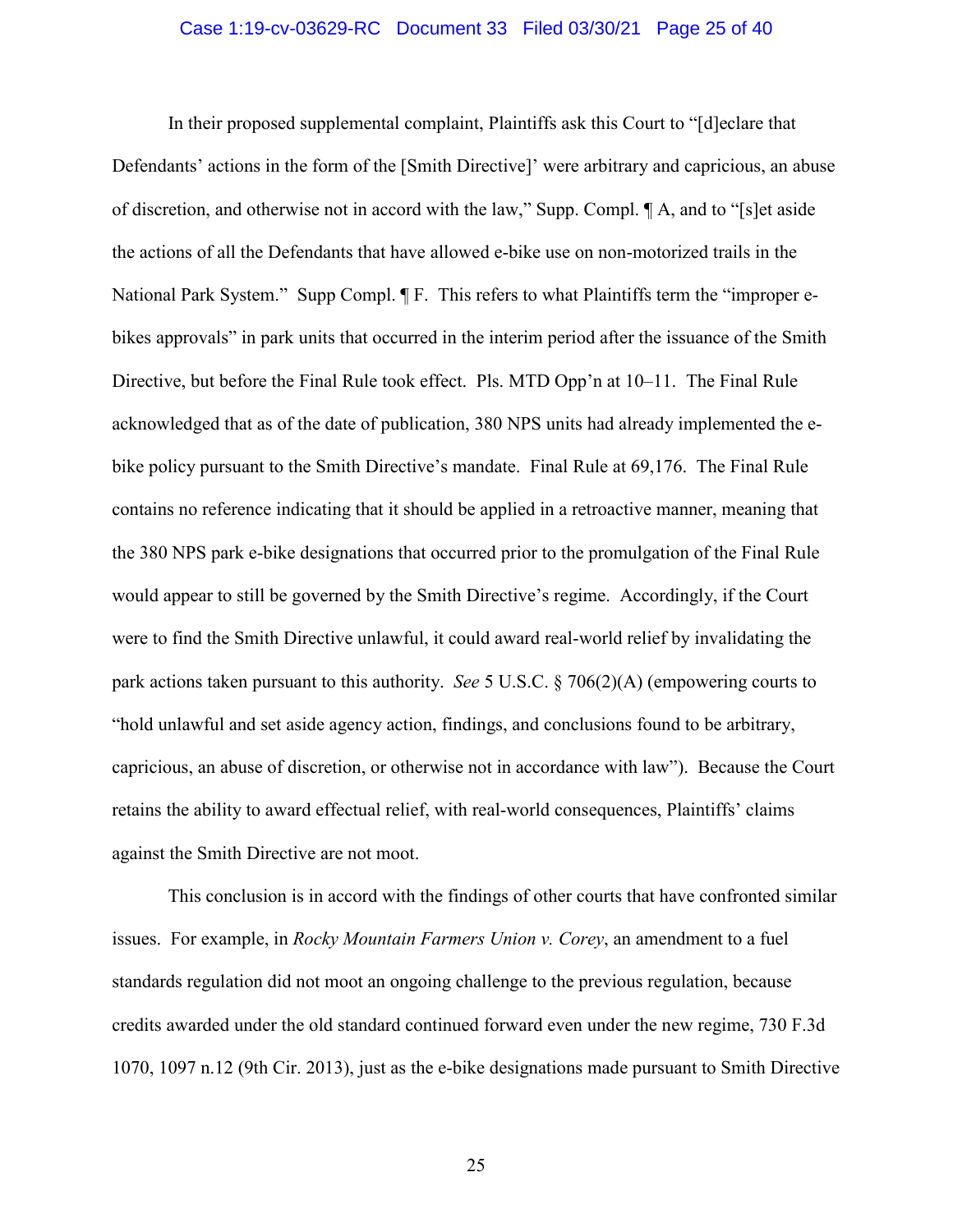#### Case 1:19-cv-03629-RC Document 33 Filed 03/30/21 Page 26 of 40

continue under the Final Rule here. *See* Final Rule at 69,176 (noting that "for each of these NPS units [where] e-bikes are already allowed [under the Smith Directive] no further action would be needed to reauthorize[] the continued use of e-bikes under this regulation."). The "propriety of the scheme under which credits were distributed remain[ed] a live controversy" in *Corey*, 730 F.3d at 1097 n.12, in much the same way as the legitimacy of the Smith Directive remains a live issue here because it controls whether the 380 NPS park e-bike designations made pursuant to the directive were lawful. Similarly, in *First National Bank of Lamarque v. Smith,* the Comptroller of the Currency superseded an informal letter directive with a formal regulation that had undergone notice and comment. *See* 610 F.2d 1258, 1262–1263 (5th Cir. 1980). However, the court found that because the new regulation was not retroactive, transactions that occurred prior to the effective date of the formal regulation continued to be controlled by the letter directive, meaning an ongoing challenge to the letter directive was not moot. *Id; see also* Wright & Miller, 13C Fed. Prac. & Proc. Jurs. § 3533.6 (3d ed. 2020) (noting mootness does not occur even when an agency action has been superseded "when the former provisions continue to control the consequences of past transactions.").

Defendants do not challenge this general proposition. Instead, they contend that the Court does not have the authority to invalidate any of the individual park decisions to allow ebikes made pursuant to the Smith Directive. They assert that a "plain reading" of the Smith Directive shows that it does not actually "authorize the use of e-bikes in any park." Defs.' Mot. to Dismiss Reply ("Defs.' MTD Reply") at 3, ECF 30. This somewhat extraordinary claim seems to hinge on their contention that "[w]hile the [Smith Directive] provides policy direction," it "expressly acknowledged that superintendents retain the authority to limit or restrict or impose conditions on bicycle use, including specific limitations on e-bike use . . ." *Id.* at 3. In sum,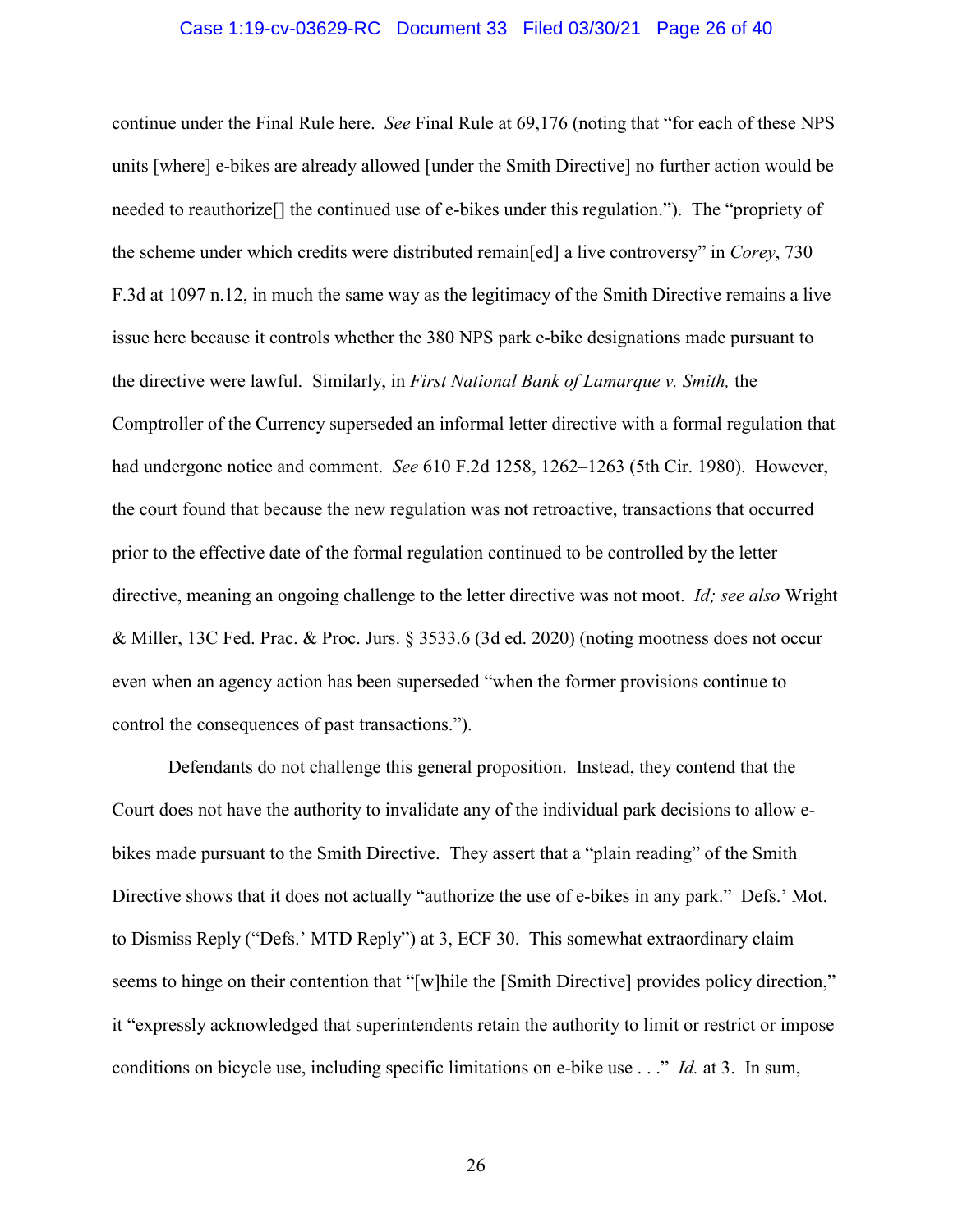#### Case 1:19-cv-03629-RC Document 33 Filed 03/30/21 Page 27 of 40

Defendants' argument seems to be that because park superintendents retained limited discretion over where in the parks e-bike were allowed, the individual park decisions cannot be said to have been made under the Smith Directive at all. As a result, they claim that if Plaintiffs want to reverse any of the park-specific determinations made to allow e-bikes under the Smith Directive, they must challenge each of the 380 park designations individually. *See* Pls.' MTD Opp'n at 10.

This is outcome is nonsensical, not to mention the Court's "plain reading" of the Smith Directive comes to a very different conclusion. The language of the Smith Directive is mandatory: under the subheading "Required Actions" park superintendents "are directed to manage e-bikes consistent with this Memorandum under the authority in 36 CFR 1.5(a)(2)." Smith Directive at 4. The directive's e-bike policy, with which consistency was required, was that "e-bikes are allowed where traditional bicycles are allowed." *Id*. at 2. The directive's required actions for park superintendents continue, noting that, "as soon as possible" and no later than 30 days after either the issuance of the Smith Directive or the introduction of e-bikes to their park, superintendents "must" update their park compendium to read that "E-bikes are allowed in [inset name of park] where traditional bicycles are allowed." *Id.* at 4. Based on this text, the Court struggles to see how Defendants can claim that the Smith Directive did not "authorize the use of e-bikes in any park." Defs.' MTD Reply at 3. The language of the Smith Directive does not just authorize e-bike use, it makes it compulsory for those NPS parks, of which Plaintiffs allege there were thirteen, that already allowed other types of bicycles. *See* Supp. Compl. ¶ 36– 37. Defendants even acknowledged the compulsory nature of the Smith Directive, contrasting it with the more permissive language employed regarding e-bike use in the Final Rule. *See* Defs.' MTD Reply at 4 ("the Rule states that e-bikes 'may be allowed,' while the Policy said they 'are allowed.'"). The mandatory nature of the Smith Directive is reinforced by the fact that 380 units,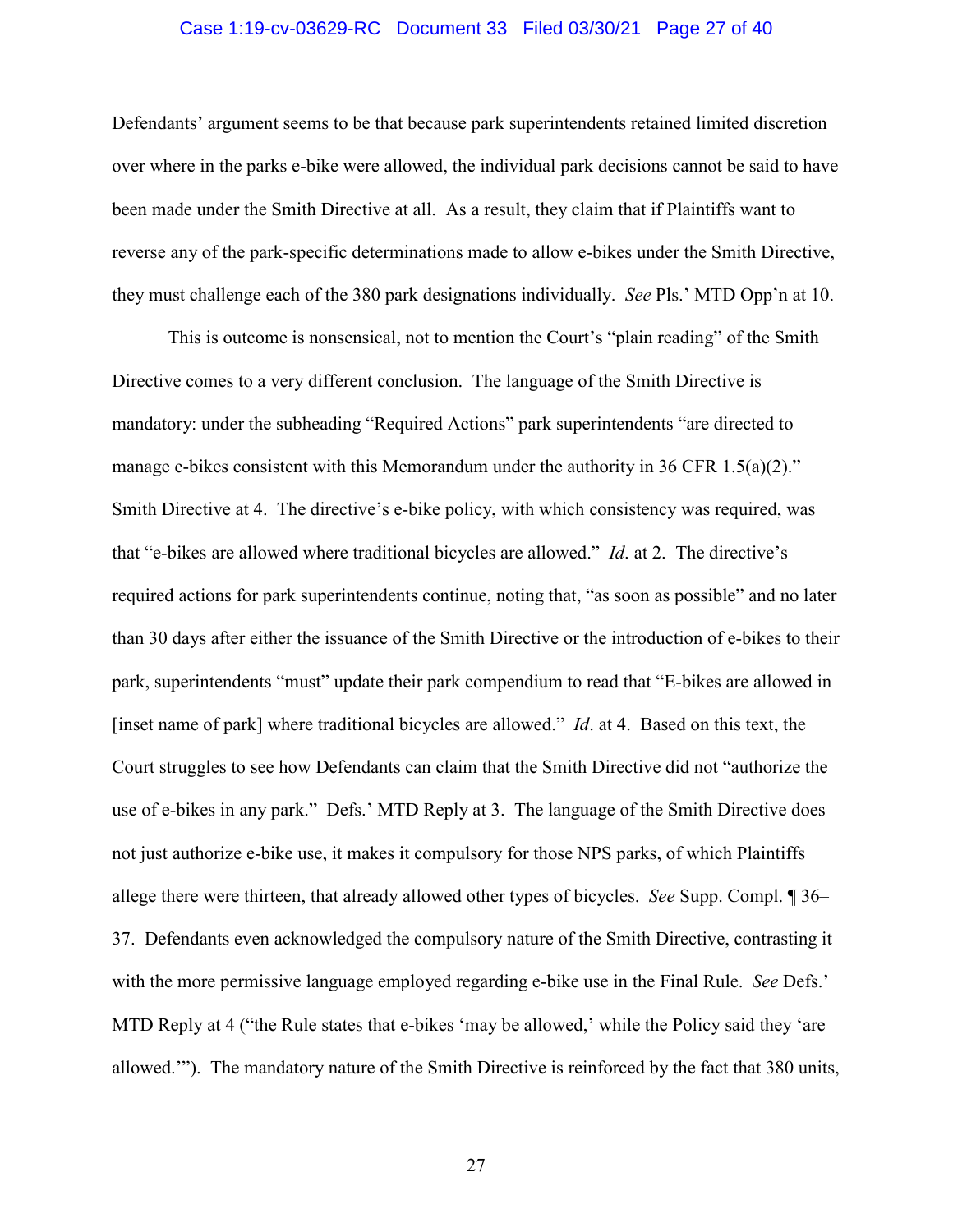#### Case 1:19-cv-03629-RC Document 33 Filed 03/30/21 Page 28 of 40

or about 90% of the overall NPS system followed the directive—a statistic that does not demonstrate that individual park superintendents believed they had the discretion to decline to follow the new e-bike policy.

And while the Final Rule states that "no further action would be needed to reauthorize continued use of e-bikes" for parks that had already adopted e-bike use, Final Rule at 69,176, it does not state that the rule applies retroactively such that it encompasses these decisions. Consequently, even if Plaintiffs followed Defendants' suggestion and sought to invalidate each e-bike designation on a park-by-park basis, the administrative record would, the Court imagines, consist primarily of the Smith Directive. This further reinforces the Court's conclusion that the park e-bike approvals constitute agency action taken pursuant to the Smith Directive.<sup>10</sup>

For all of these reasons, the Court finds that the 380 individual NPS park unit decisions to allow e-bikes were taken pursuant to the Smith Directive, and do not constitute separate actions. And because the APA grants to federal courts such as this one the authority to "set aside agency action" inconsistent with the APA requirements, *see* 5 U.S.C. 706, this Court retains the power to invalidate these park-specific designations if the Smith Directive is found void. As a result, Plaintiffs' claims against the Smith Directive remain live, because Defendants have not met their "heavy" "burden of demonstrating mootness." *County of Los Angeles v. Davis*, 440 U.S. 625, 631 (1979) (internal citations and quotations omitted).

 $10$  The Court does not dispute that each NPS park could recertify their e-bike policies pursuant to the Final Rule that is now in effect. But there is no indication that this has occurred in this case, meaning that these 380 parks continue to operate under the authority of the Smith Directive.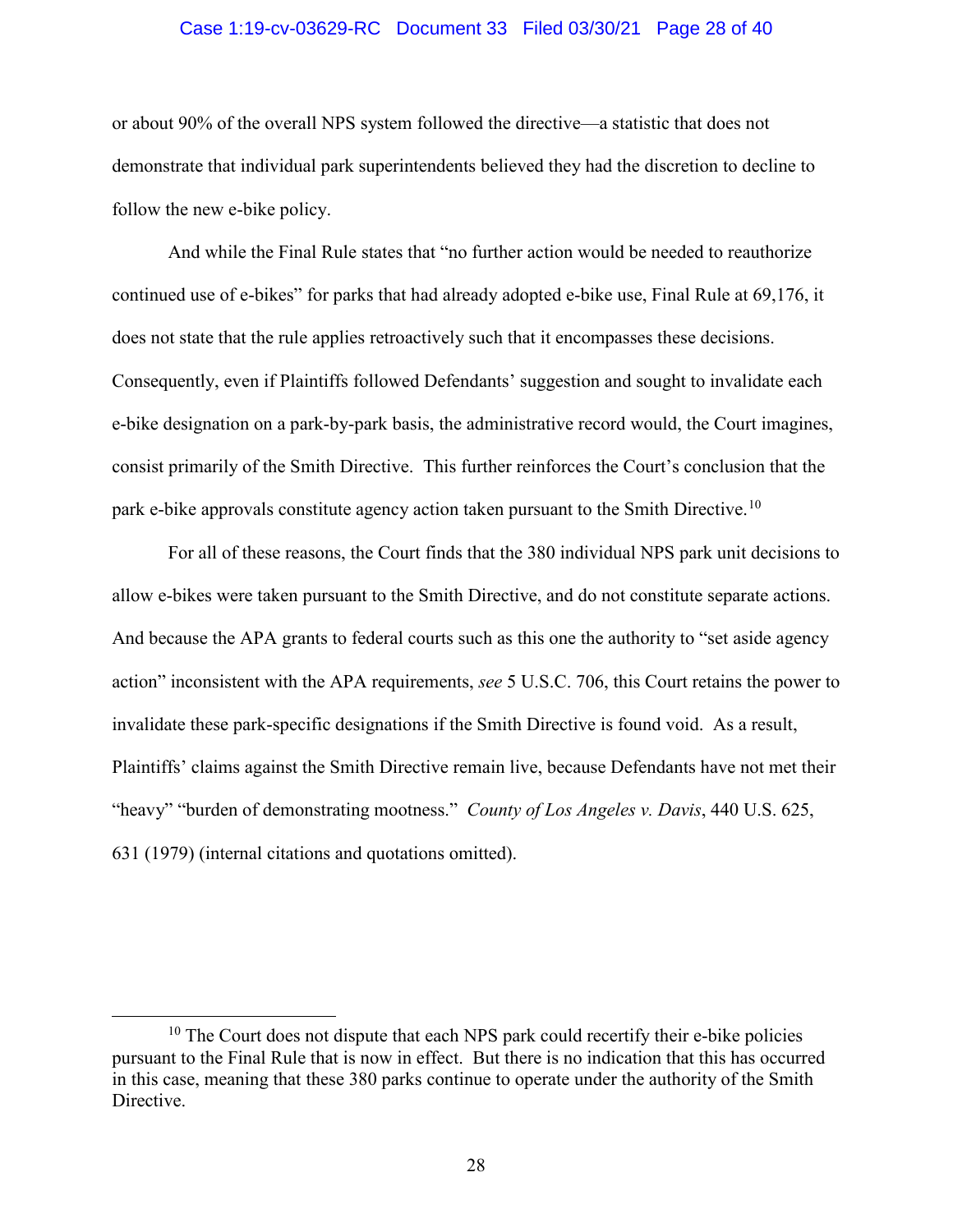#### Case 1:19-cv-03629-RC Document 33 Filed 03/30/21 Page 29 of 40

In the interest of thoroughness, however, the Court will now review the status of each of the five claims brought in Plaintiffs' proposed supplemental complaint to ensure each presents a live controversy and that supplementation of the complaint as proposed would not be futile.

### *a. Count I: Alleged Violation of the APA*

Plaintiffs' first claim in its proposed supplemental complaint contends that both the Smith Directive and Final Rule were "arbitrary, capricious, an abuse of discretion, and otherwise not in accordance with law, in violation of the APA. Supp. Compl. ¶¶ 52. Because this claim could withstand a motion to dismiss, the Court will grant Plaintiffs leave to supplement this claim in full.

Plaintiffs claim that the Smith Directive (and Final Rule) are arbitrary and capricious in light of aesthetic and safety concerns, *see* Supp. Compl. ¶¶ 28, 29, and otherwise not in accordance with law given the alleged NEPA and FVRA violations, *see* Supp. Compl. ¶¶ 39, 44– 47. These claims are not moot because if the Court finds them to have merit, it can grant effective relief by invalidating the park e-bike designations that continue under the Smith Directive's authority.

Plaintiffs' supplemented Count I also alleges that the Final Rule violates the APA. Defendants present no specific argument to address why Count I of the proposed supplemental complaint would be "futile" in this respect. Mootness is not a concern as the Final Rule remains live. It is the party opposing—here, the Plaintiffs'—burden to demonstrate why leave to supplement should not be granted. *See LaPrade v. Abramson*, No. 97-cv-10, 2006 WL 3469532, at \*3 (D.D.C. Nov. 29, 2006) (citing 3 James Wm. Moore et al., Moore's Fed. Prac. § 15.15[3] (3d ed. 1999)). They fail to meet this burden. The Court, therefore, finding Defendants'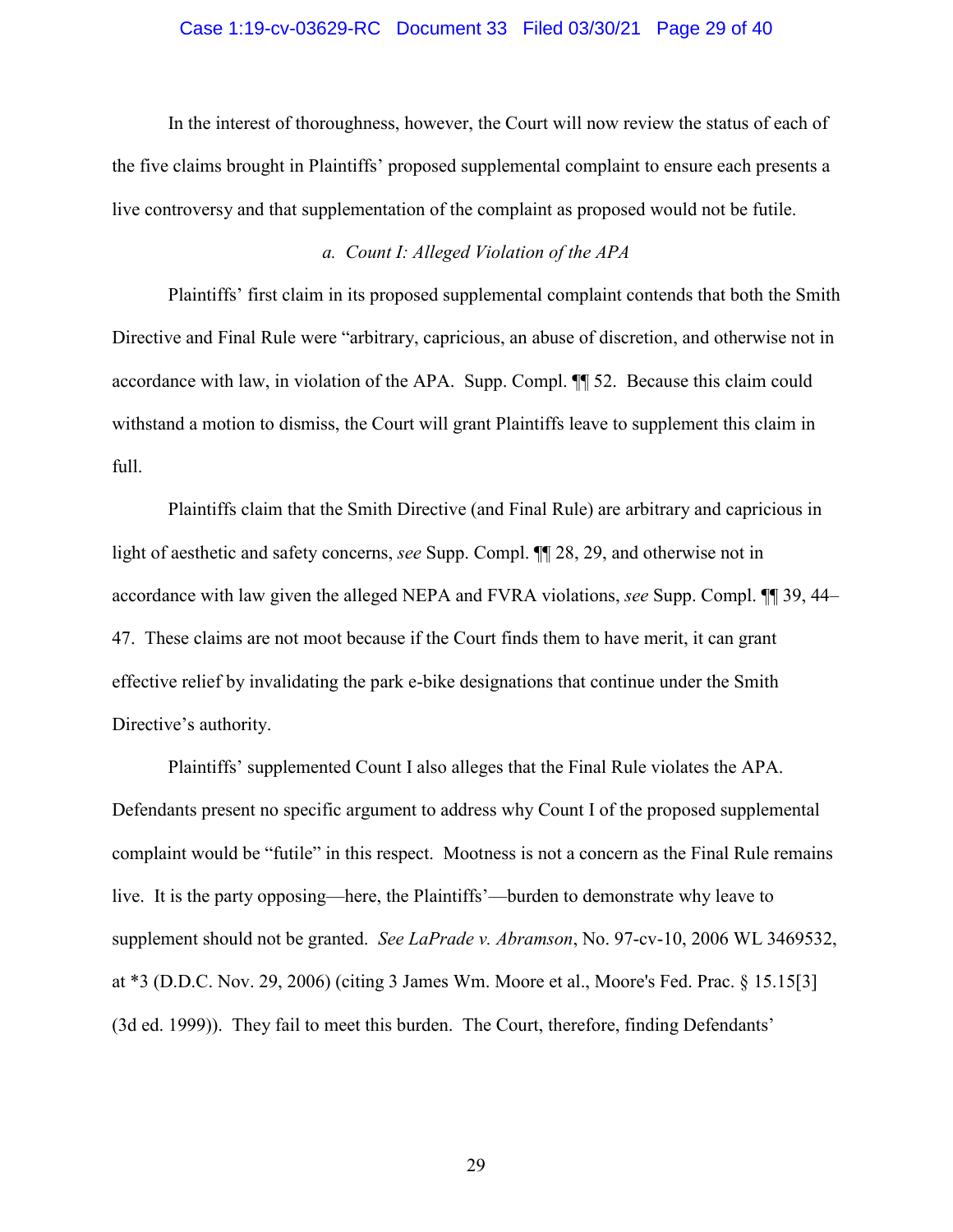#### Case 1:19-cv-03629-RC Document 33 Filed 03/30/21 Page 30 of 40

assertions of mootness to be unwarranted, and given the lack of any other ground of futility, orders this claim to be supplemented in full.

### *b. Count II: Alleged Violation of NEPA*

Plaintiffs' second claim in its supplemental complaint alleges that both the Smith Directive and Final Rule violate NEPA due to Defendants' ongoing failure to issue a contemporaneous environmental assessment of either the directive or Final Rule. Supp. Compl. ¶¶ 54–58. In arguing for futility, Defendants contend that because the Smith Directive has been superseded, conducting a NEPA analysis on a now defunct policy "would serve no purpose" and accordingly, must be found moot. Defs.' MTD Reply at  $8<sup>11</sup>$  In rebuttal, Plaintiffs reiterate the interrelated nature of the purported NEPA violation in the Smith Directive and the NEPA violation they claim is preserved in the Final Rule to argue that this claim is still live. Pls.' MTD Opp'n at 14; *see also id.* at 13–18. Plaintiffs have the better of the argument, and the Court agrees that because the Smith Directive is in turn used as a justification for the ongoing lack of NEPA compliance in the Final Rule, the validity of the initial NEPA determination remains a live issue.

The Court does not dispute Defendants' general contention—they are correct that numerous courts have held that a NEPA challenge to a policy that has been superseded or otherwise voided is typically moot. *See, e.g., Theodore Roosevelt Conservation P'ship*, 661 F.3d at 79 (alleged NEPA violation brought against since superseded Record of Decision dismissed as moot, as the court could not take action regarding "a Record of Decision that has disappeared into the regulatory netherworld.") (citations omitted); *Fund for Animals*, 460 F.3d at 18 (NEPA

 $11$  Defendants do not present any claim-specific argument as to why Plaintiffs' NEPA claim for alleged violations in the Final Rule cannot proceed. Accordingly, the Court focuses its attention on the mootness inquiry regarding the Smith Directive's NEPA claim.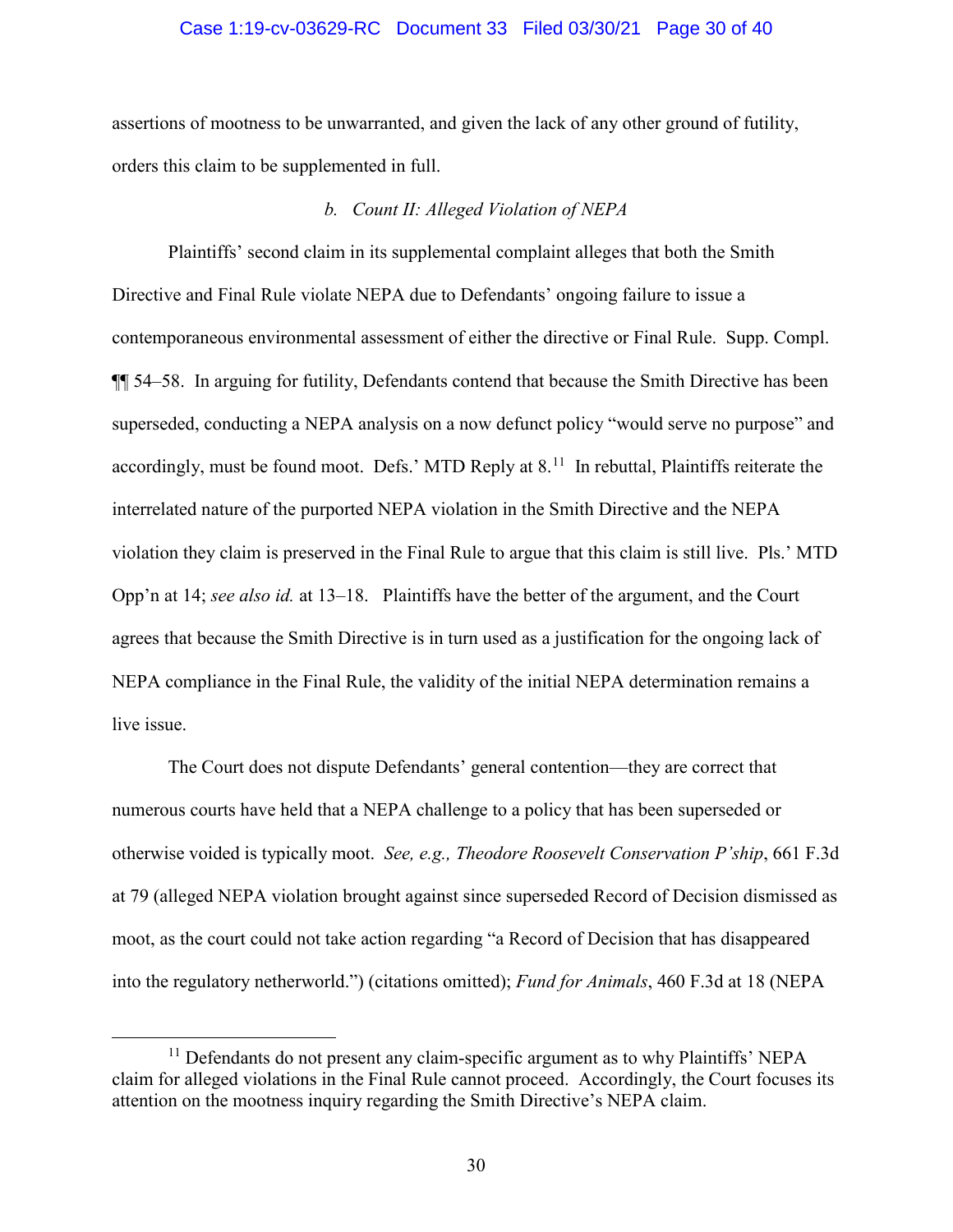#### Case 1:19-cv-03629-RC Document 33 Filed 03/30/21 Page 31 of 40

claim dismissed as moot where the policy memorandum at issue had expired and was thus no longer in effect); *S. Utah Wilderness All. v. U.S. Dep't of the Interior*, 250 F. Supp. 3d 1068 (D. Utah 2017) (finding that where a permit was no longer operative, the alleged injury to Plaintiffs rendered by a NEPA violation "ha[d] evaporated."). Logically this conclusion follows, as declaring a superseded policy without any legal effect to be in violation of NEPA would "be wholly without effect in the real world." *Wyoming* v*. United States*, 674 F.3d 1220, 1230 (10th Cir. 2012).

However, the NEPA claim at issue here is again not the typical case, because the Smith Directive continues to have an operative effect on the Final Rule's NEPA compliance (or lack thereof). The D.C. Circuit has held that a final rule does not moot claims brought challenging a procedurally defective interim rule, when the final rule was dependent in some way on the validity of the interim rule. *See Union of Concerned Scientists v. Nuclear Regul. Comm'n*, 711 F.2d 370, 377 (D.C. Cir. 1983) (concluding that final rule did not moot claim based on interim rule prescribed without notice and comment, because final rule was predicated in part on the safety determination made in the interim rule, the validity of which consequently "remain[ed] a live issue which must be reviewed in some forum."); *see also Schering Corp. v. Shalala*, 995 F.2d 1103, 1105–06 (D.C. Cir. 1993) (noting that where a past agency policy document "served as a foundation for the [later] regulations," the Court may have more leeway to "reach back to the [preceding policy document] and issue a judgment on the meaning of the statute," even when it had since been superseded); *see also Am. Mar. Ass'n v. United States*, 766 F.2d 545, 554 n.14 (D.C. Cir. 1985) ("Although aspects of this litigation could also be resolved in a petition to review the final rule, [defendant's] issuance of that rule does not moot [plaintiff's] and the unsubsidized shipper's challenges, which are equally applicable to the final rule and the interim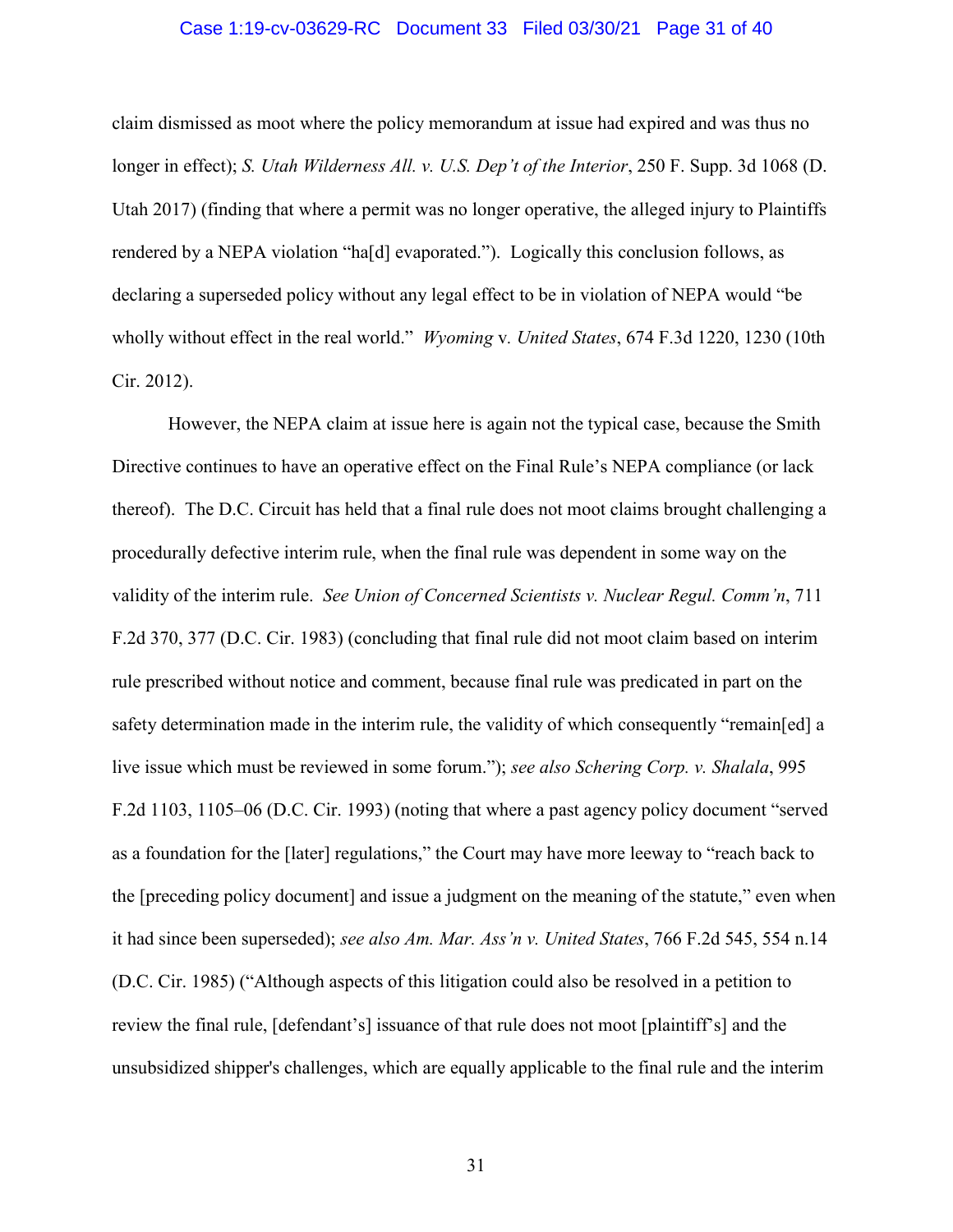#### Case 1:19-cv-03629-RC Document 33 Filed 03/30/21 Page 32 of 40

rule."). In sum, a claim is only moot when nothing turns on its outcome. So when a party can show that a past agency rule or action has continuing consequences that inform the subsequent rule, this is sufficient to prevent a claim from being rendered moot.

It is precisely this situation that is now before the Court. The Final Rule, when justifying why a categorical exclusion to NEPA applies, states that the rule only "codifies the decision made in the [Smith Directive] but does not change the regulatory treatment of e-bikes . . . in a way that would result in an expanded range of potential environmental impacts." Final Rule at 69,186. The Final Rule further justifies this position by noting that 380 NPS units already allow e-bikes pursuant to the Smith Directive, and that policy already "required those units to evaluate the environmental impacts of allowing e-bikes under NEPA." But this characterization is optimistic at best. The Smith Directive, while first ordering park superintendents to comply with NEPA, immediately thereafter appeared to absolve park superintendents of this responsibility by stating that the implementation of the e-bike policy would "ordinarily fall within the categorical exclusion" to NEPA's requirements. Smith Directive at 4. Indeed, it was this language and overall policy that Plaintiffs challenged in their first complaint. *See* Compl. ¶¶ 62–66. Consequently, the Court shares Plaintiffs' concerns that Defendants' initial failure to comply with NEPA regulations in the Smith Directive has been "[b]ootsrapped" and used as a false justification for a continuing NEPA violation in the Final Rule. Pls.' MTD Opp'n at 14, 17. For this reason, contrary to Defendants' assertion, something very real "would be gained by doing a NEPA analysis on a now superseded policy," Pls.' MTD Reply at 8, because this finding directly informed the Final Rule's NEPA determination. *See Union of Concerned Scientists*, 711 F.2d 397 ("Where superseding agency actions repeat the same alleged procedural error, they preserve, rather than moot, the original controversy.") (internal citation omitted).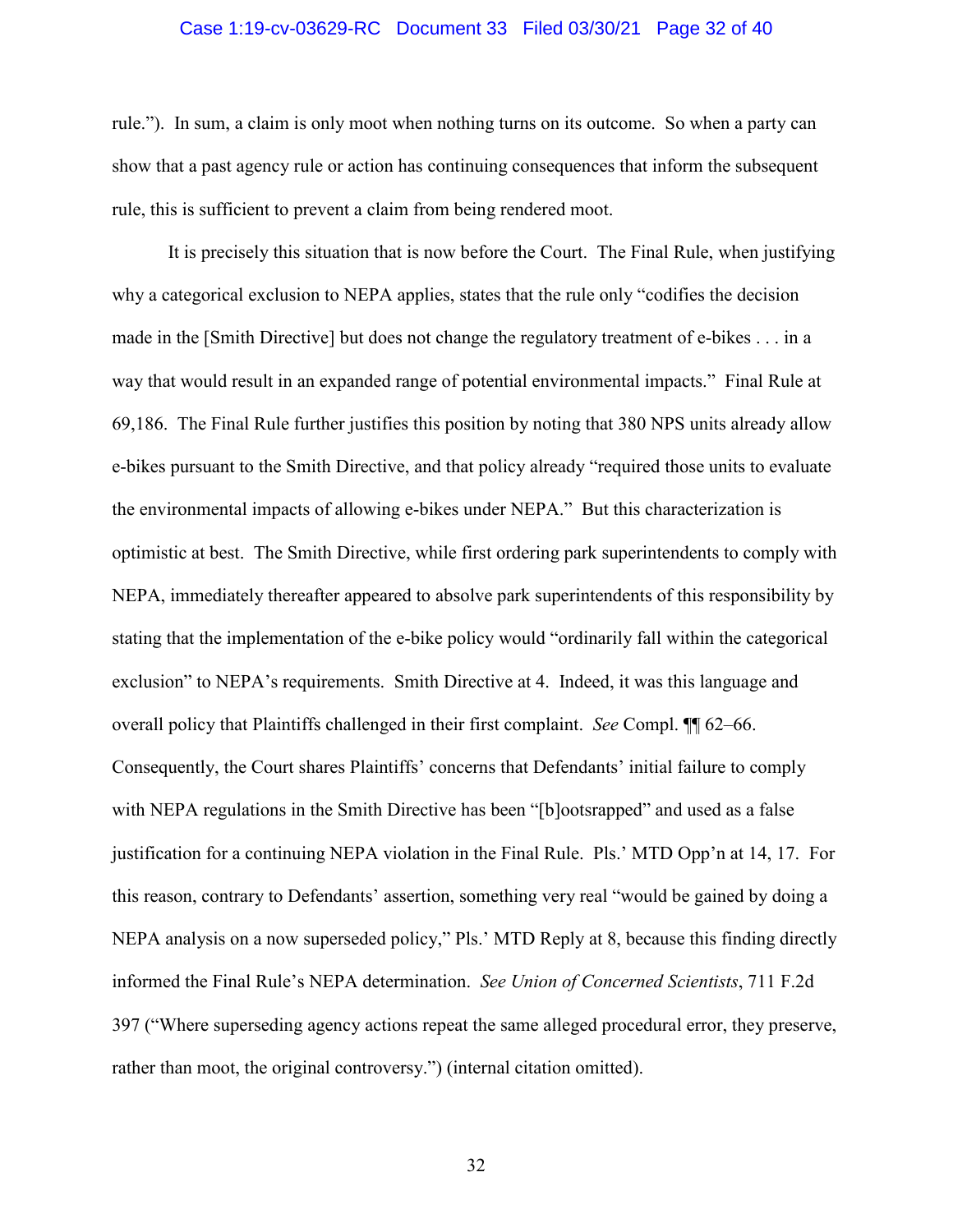#### Case 1:19-cv-03629-RC Document 33 Filed 03/30/21 Page 33 of 40

As a result, Plaintiffs' NEPA violation claim brought against the Smith Directive presents a "live controversy of the kind that must exist if [the court] is to avoid advisory opinions on abstract questions of law," *Schering Corp.*, 995 F.2d at 1106, meaning mootness concerns are not implicated. The Court grants Plaintiffs leave to file Count II of their proposed supplemental complaint in full.

#### *c. Count III and IV: Alleged Violations of the FVRA and NPS Organic Act*

Plaintiffs' third and fourth claims challenge the issuance of the Smith Directive on the grounds that the NPS officials who issued and implemented the policy did not have proper authority under the FVRA and the NPS Organic Act to do so. Supp. Compl. ¶¶ 60–64, 66–68. Plaintiffs contend that these claims continue to pose a live controversy even following the issuance of the Final Rule because the claims are "separate from merits of Smith Directive" and the Final Rule is a "FVRA-violating ratification of that Directive." Pls.' MTD Opp'n at 18. For the reasons described below, the Court finds Plaintiffs' FVRA and NPS Organic Act claims survive the issuance of the Final Rule, meaning Plaintiffs' proposed supplemental complaint for these claims is not futile.

The FVRA provides that "[a]n [FVRA violating] action that has no force or effect  $\dots$ may not be ratified." 5 U.S.C.  $\S 3348(d)(2)$ . The FVRA's prohibition on ratification was designed to prevent the practice of a properly appointed official reissuing a decision taken in violation of FVRA provisions, exactly what is alleged to have occurred here. *See SW Gen., Inc. v. N.L.R.B*., 796 F.3d 67, 70 (D.C. Cir. 2015) (noting that the "FVRA renders actions taken by persons serving in violation of the Act void ab initio"), *aff'd*, 137 S. Ct. 929 (2017). Plaintiffs argue that the Final Rule is a "FVRA-violating ratification of [the Smith] Directive." Pls.' MTD Opp'n at 18. Consequently, Plaintiffs' supplemented FVRA claim presents much the same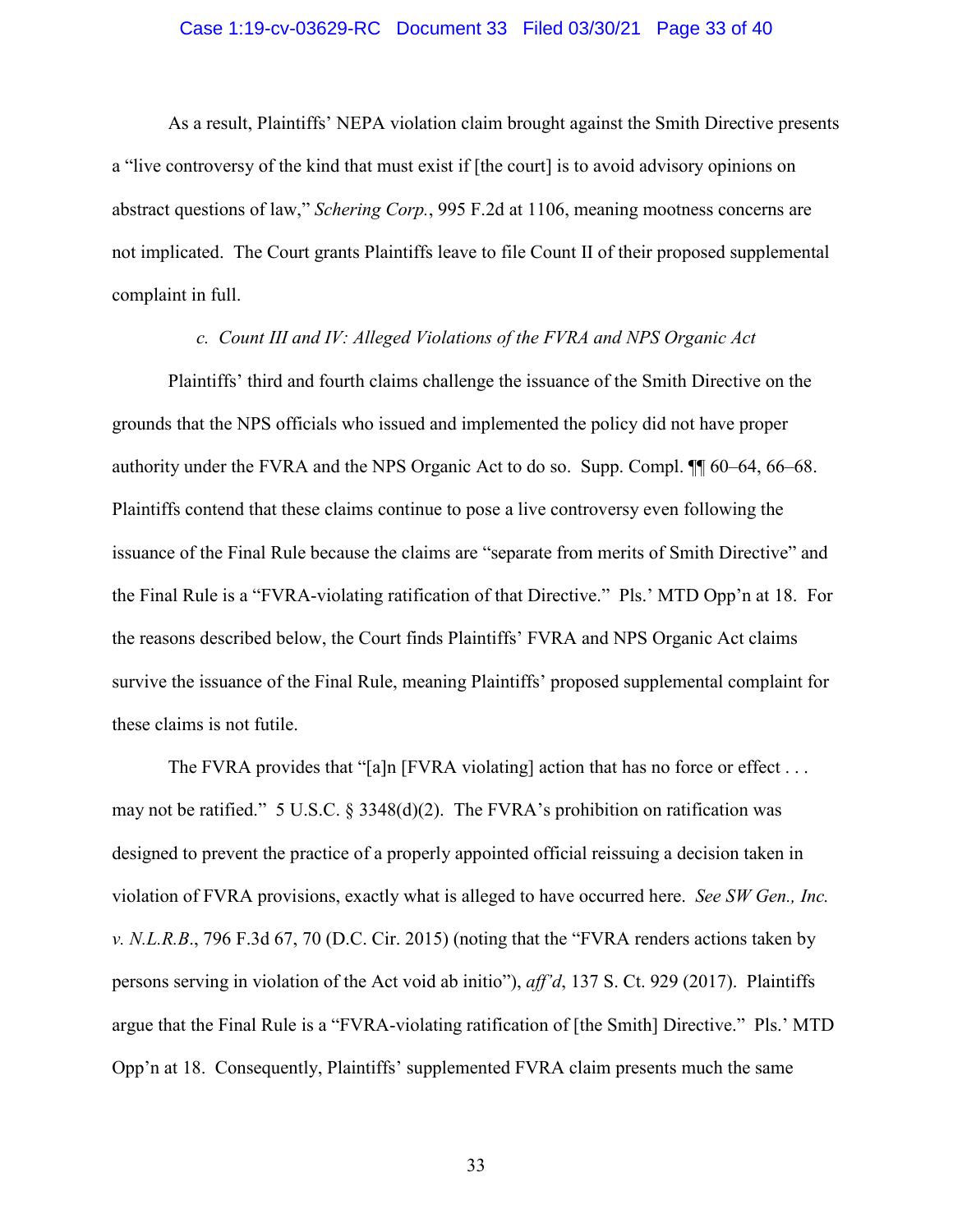#### Case 1:19-cv-03629-RC Document 33 Filed 03/30/21 Page 34 of 40

situation for mootness purposes as Plaintiffs' NEPA claim. A determination of if the Final Rule was an impermissible FVRA ratification will turn on an evaluation of the Smith Directive's FVRA compliance. This means, regardless of the superseding Final Rule, the Smith Directive continues to have "real world consequences" and for the purposes of the FVRA claim, "remains a live issue which must be reviewed in some forum." *See Union of Concerned Scientists*, 711 F.2d at 377; *see also Schering Corp*., 995 F.2d at 1105. If the Final Rule ratified the Smith Directive, which is what is alleged in the proposed supplemental complaint, this would be enough to stave off mootness.

In response, Defendants contend that no ratification has occurred. They posit that the Final Rule "is a different action and differs in content," and catalog every difference between the two actions, noting that unlike the Smith Directive, the Final Rule underwent notice and comment rulemaking, formally amended NPS regulations, and grants park superintendents more latitude in interpreting the e-bike policy going forward. Defs.' Leave Opp'n at 9. The Court, however, is not convinced that this issue can be decided without reviewing the administrative record. The Final Rule explicitly states that it "codifies the decision made in the [Smith Directive]." Final Rule at 69,186. Moreover, the text of the Final Rule preserves every individual park decision taken pursuant to the Smith Directive, stating that the 380 Park Units that have already complied with the Smith Directive require "no further action . . . to reauthorize[] the continued use of e-bikes under this regulation." *Id*. at 69,176. These two actions, taken together, suggest that the Final Rule may have ratified the substantive policy of the Smith Directive. Accordingly, Plaintiffs' claims concerning the alleged FVRA violation of the Smith Directive remain live, and the Court grants leave to supplement the complaint in this regard.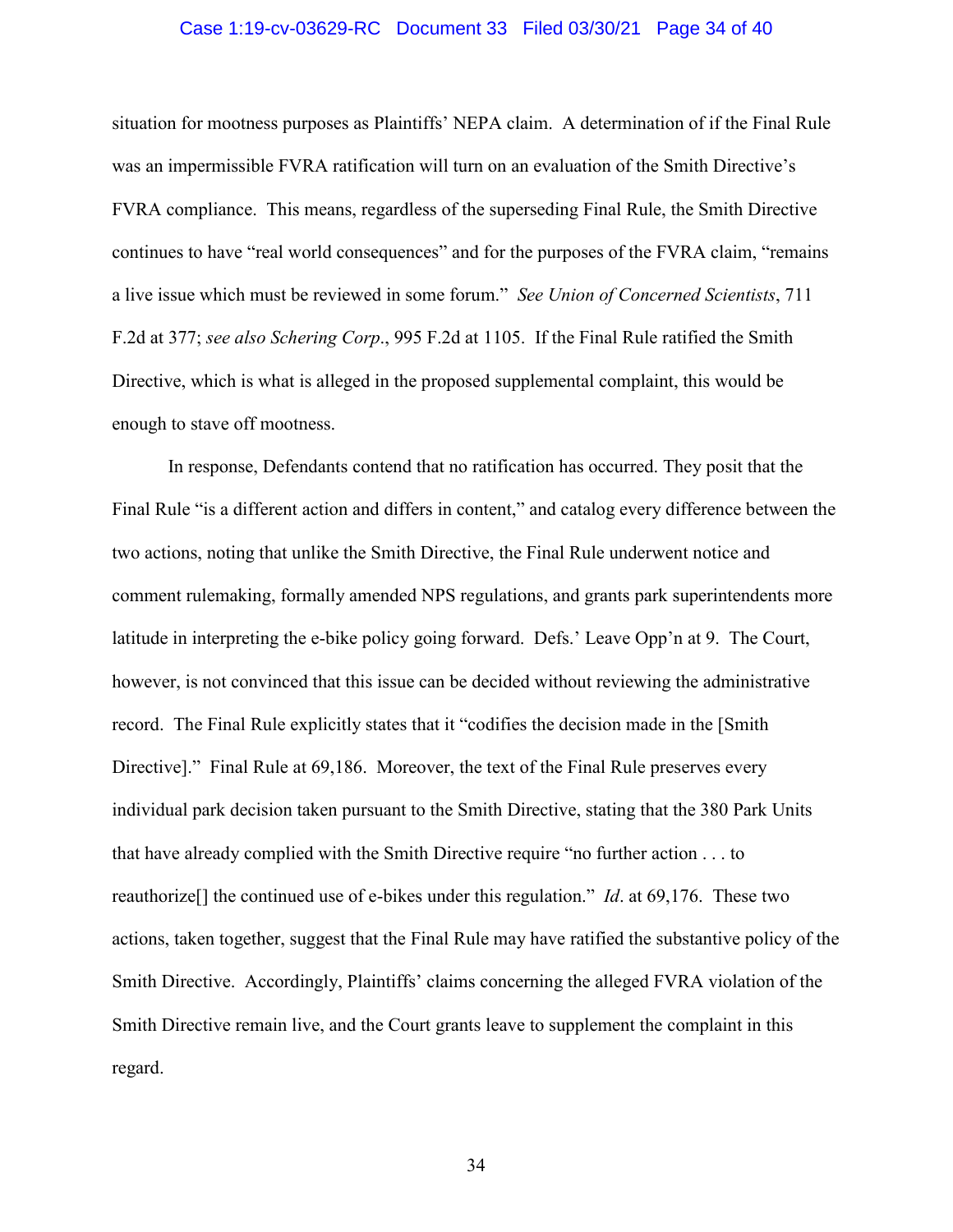#### Case 1:19-cv-03629-RC Document 33 Filed 03/30/21 Page 35 of 40

Somewhat strangely, neither party addresses in detail Count IV of Plaintiffs'

supplemental complaint in any of the numerous briefings before the Court. This claim alleges that the NPS officials who issued and implemented the Smith Directive did not have proper authority under the NPS Organic Act to do so. Supp. Compl. ¶¶ 66–68. The Court finds that this claim survives the mootness attack from Defendants for the same reason already described indepth above—because 380 NPS park units continue to allow e-bikes under the Smith Directive's authority, if the Court found the directive to be unlawful on the basis of a violation of the NPS Organic Act, it has an avenue to grant effective relief on this claim by voiding these e-bike approvals. The Court thus grants Plaintiffs leave to file Count IV of their proposed supplemental claim in full.

#### *d. Count V: Alleged Violation of FACA*

Plaintiffs' final claim alleges that throughout 2018 and 2019 the NPS hosted a series of E-bike Partner & Agency Group meetings to receive advice and recommendations on what would eventually become the Smith Directive—meetings that were held in violation of the transparency and fairness requirements of FACA. Supp. Compl. ¶¶ 70–73. While Defendants do not explicitly argue that Plaintiffs' proposed supplemental complaint FACA claim is futile, they do posit in their motion to dismiss that because the working group in question has been disbanded and the Smith Directive superseded, this claim is moot (and thus, supplementation would be futile). Defs.' MTD Reply at 11. The Court disagrees, and finds that because effective relief remains available to Plaintiffs, their proposed supplemental claim here is not futile.

Once again, the Court begins its futility analysis by determining if the claim in question is moot—meaning it must ascertain if it remains able to grant effective relief. Plaintiffs request in their supplemental complaint that this Court "[e]njoin any further meetings by Defendants or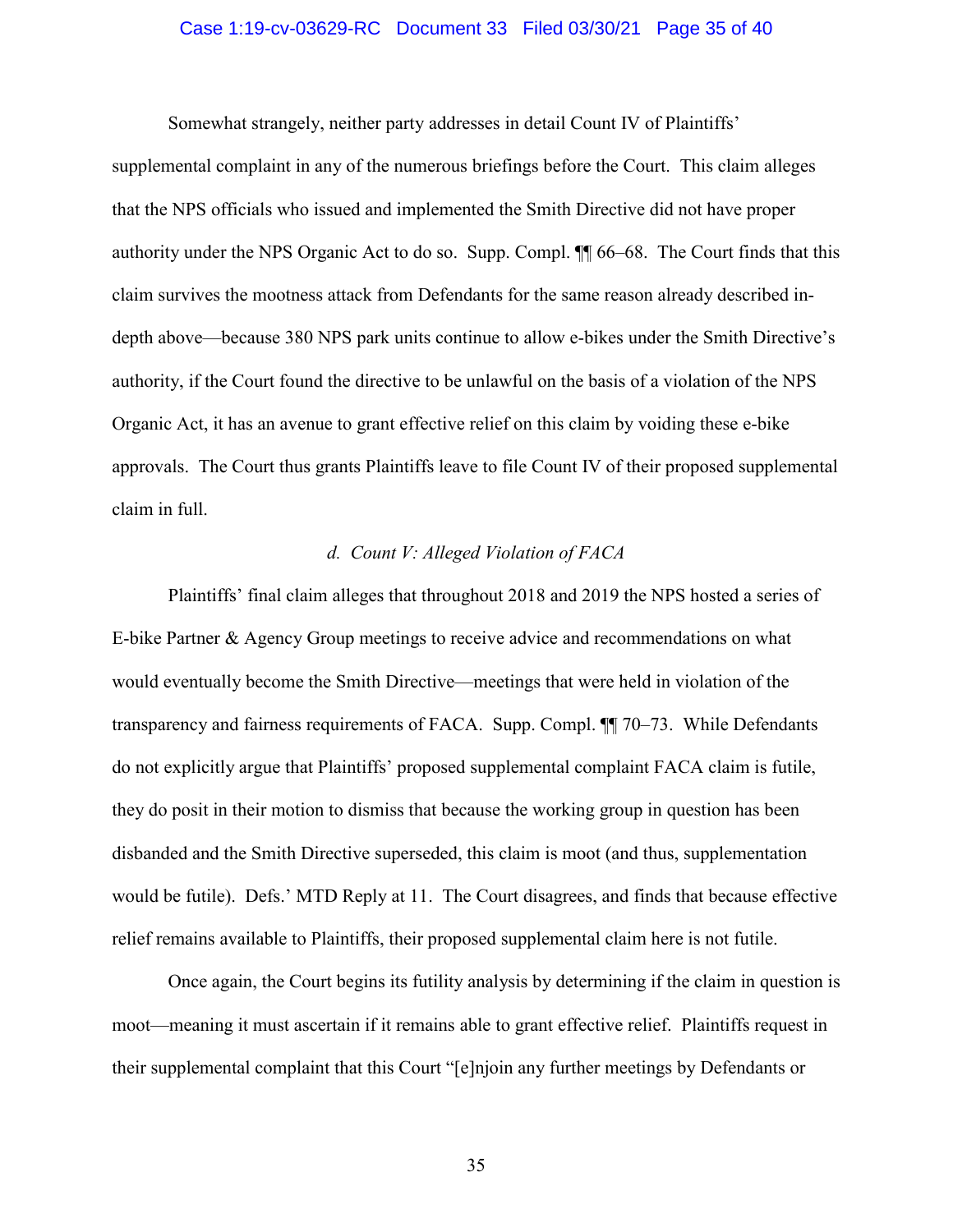#### Case 1:19-cv-03629-RC Document 33 Filed 03/30/21 Page 36 of 40

their staff with the E-bike Partner and Agency Group absent full compliance with FACA[]." Supp. Compl. ¶ J. They now also request that the Court declare that "[Defendants'] disregard of FACA was wrong and egregious, otherwise the agency will likely repeat it in similar contexts." Pls.' MTD Opp'n at 26.<sup>12</sup> Because the Court remains able to grant at least some of the relief requested by Plaintiffs, this claim is not moot. *See Calderon*, 518 U.S. at 150 ("[E]ven the availability of a 'partial remedy' is 'sufficient to prevent [a] case from being moot.'") (citing *Mills*, 159 U.S. at 653).

The D.C. Circuit has repeatedly held that "FACA rights are enforceable even after an advisory committee has been disbanded." *Cummock v. Gore*, 180 F.3d 282, 292 (D.C. Cir. 1999); *Judicial Watch, Inc. v. Nat'l Energy Pol'y Dev. Grp*., 219 F. Supp. 2d 20, 32 (D.D.C. 2002) (noting "that relief can exist beyond the life of the committee . . ."). Accordingly, that both parties are in agreement that the E-bike Partner and Agency Group is no longer active does not, standing alone, prevent this claim from proceeding. That said, the Court is somewhat skeptical that the injunction requested by Plaintiffs barring any future meetings of the disbanded group lies within its power to decree. At least one court, when faced with a similar request, determined that "there is no reason to enjoin further meetings" of a group alleged to have been established in violation of FACA when the group had since been dissolved, mooting the issue.

 $12$  As Defendants accurately point out, neither Plaintiffs' original complaint (nor their proposed supplemental complaint) requests this type of declaratory relief on their FACA claim. *See* Defs.' Reply at 10. The supplemental complaint does, however, request any "such additional relief as the Court deems just and proper." Supp. Compl. ¶ L. Because this sort of declaratory relief has been recognized as an appropriate remedy for FACA violations in this Circuit, the Court concludes it is an appropriate remedy to consider here. *See, e.g*., *Physicians Comm. for Responsible Med. v. Glickman,* 117 F. Supp. 2d 1, 5 (D.D.C. 2000) (awarding declaratory relief in the form of a statement that the agency failed to comply with FACA, even where the committee had since disbanded and released all pertinent records); *Byrd v. U.S. E.P.A*., 174 F.3d 239, 244 (D.C. Cir. 1999) (awarding declaratory relief as it "would afford [P]laintiff some relief.").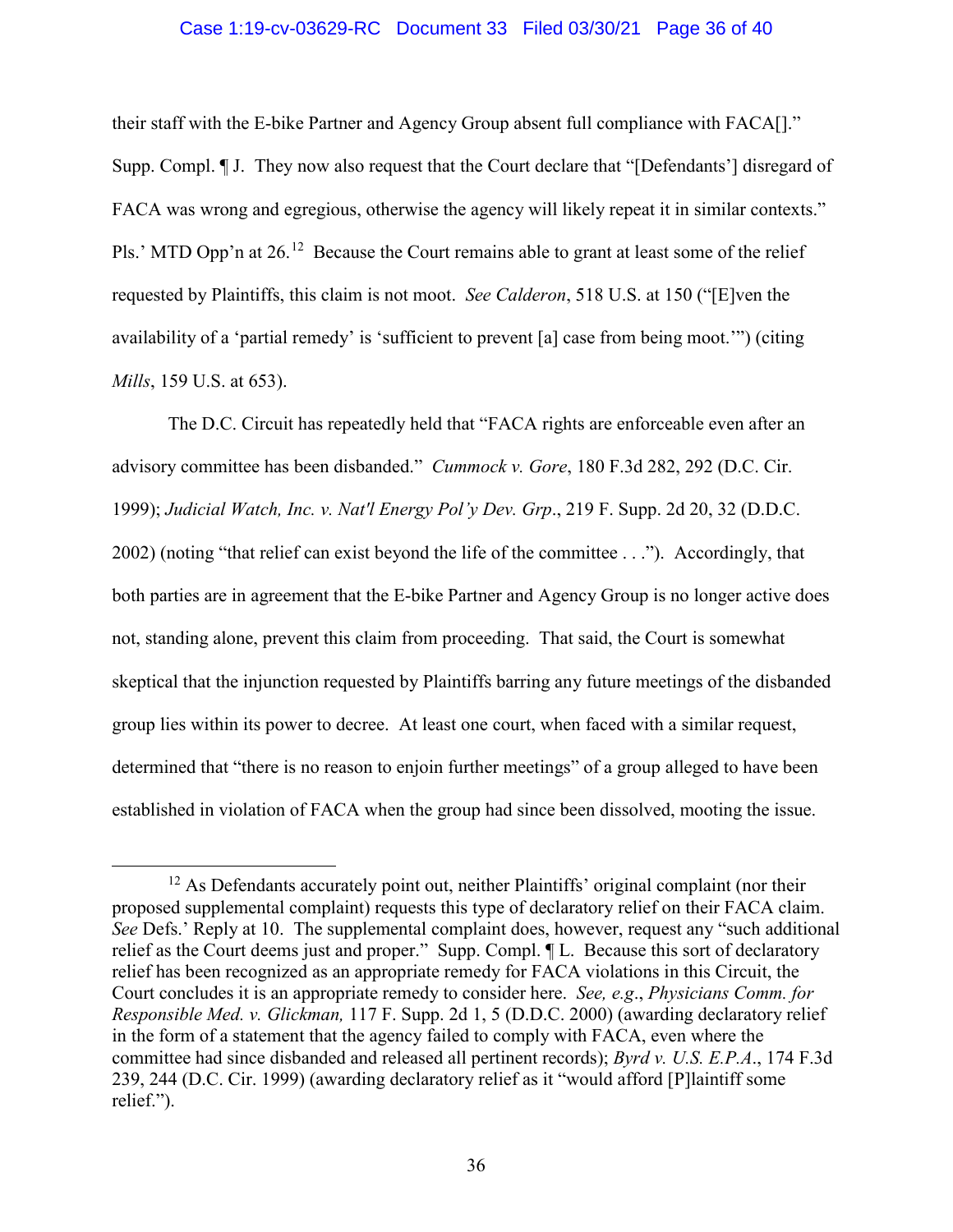#### Case 1:19-cv-03629-RC Document 33 Filed 03/30/21 Page 37 of 40

*See W. Org. of Res. Councils v. Bernhardt*, 412 F. Supp. 3d 1227, 1244 (D. Mont. 2019). And Plaintiffs' suggestion that the E-bike Group's illegal meetings (or that of a similar group) could resume appears highly unlikely, given that the NPS has promulgated the Final Rule on e-bikes (as have the other land management bureaus within the Department of the Interior) meaning there would be no reason for the group to reconvene. Defs.' MTD Reply at 14. However, the Court need not conclusively reach this issue because relief for Plaintiffs remains available on alternative grounds.

The D.C. Circuit has held that a claim for declaratory relief under FACA also remains viable—and thus the claim live— even after the termination of the group in question. *Byrd*, 174 F.3d at 244; s*ee also Cummock*, 180 F.3d at 282 (holding that a declaratory judgment can be an appropriate remedy for a FACA violation). This is because a declaratory judgment can then be used by plaintiffs as "ammunition for [their] attack on the Committee's findings." *Glickman*, 117 F. Supp. 2d at 5 (internal quotation marks and citation omitted)); *see also NAACP Legal Def. & Educ. Fund, Inc. v. Barr*, No. 20-cv-1132, 2020 WL 5833866, at \*9 (D.D.C. Oct. 1, 2020) (granting declaratory relief as "[Plaintiff] can point to the Commission's imbalance and failure to satisfy FACA's procedural requirements in challenging the report *or future agency actions*.") (emphasis added); *Ctr. for Arms Control & Non-Proliferation v. Pray*, 531 F.3d 836, 839 n\* (D.C. Cir. 2008) (noting that a declaration of the Plaintiffs' legal rights "could form the basis of an injunction against the [Defendants], which would redress [their] claimed injury"). Here, Plaintiffs' request for declaratory relief stating that the E-bike Group violated FACA could provide them with the same sort of "ammunition" to attack NPS's resultant e-bike policies, including the Final Rule. Accordingly, because the Court remains able to provide this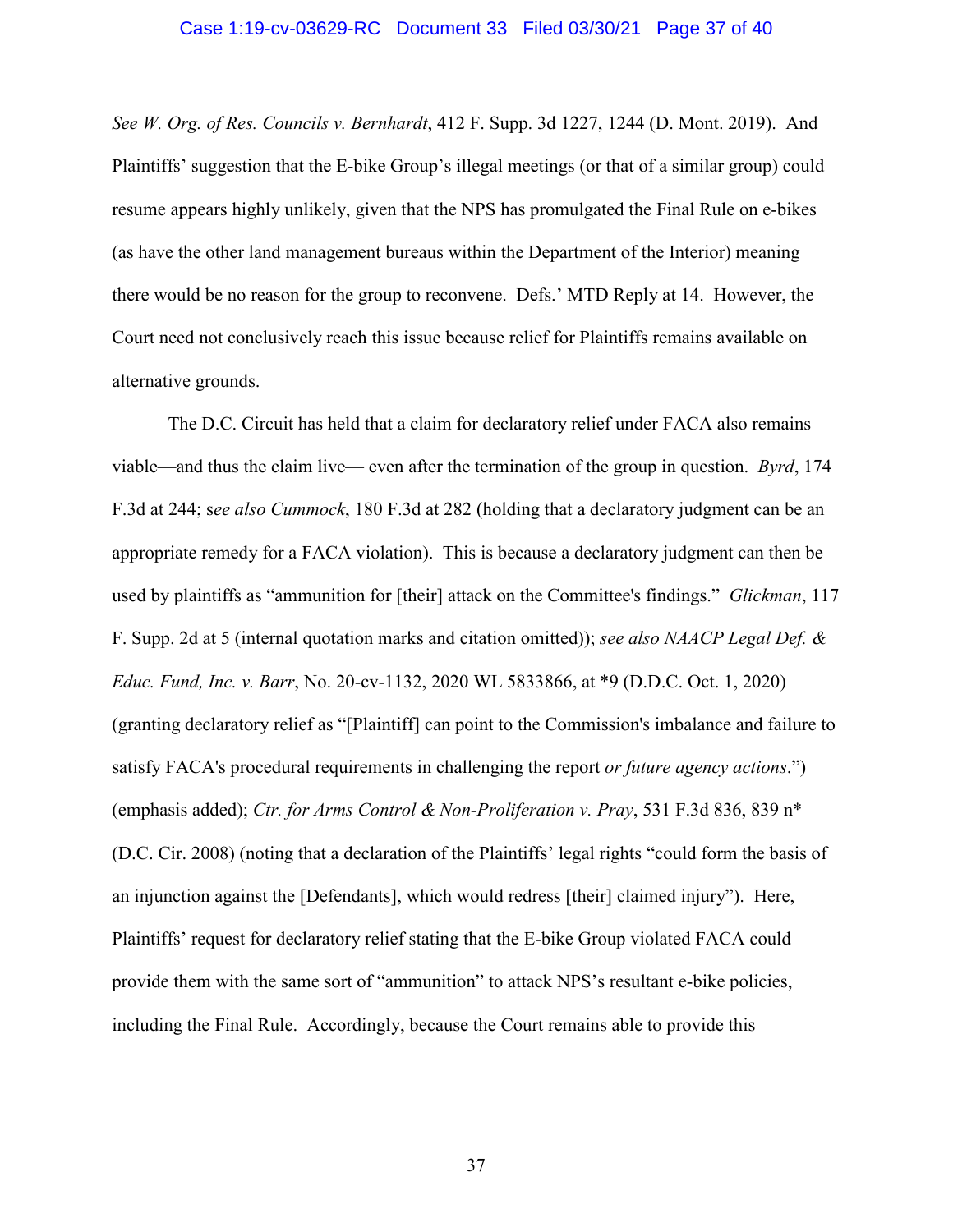#### Case 1:19-cv-03629-RC Document 33 Filed 03/30/21 Page 38 of 40

declaratory relief, Plaintiffs' FACA claim is not moot, and supplementation is not futile.<sup>13</sup> The Court grants Plaintiffs leave to add their FACA claim in full.

## *e. Plaintiffs' Motion to Complete or Supplement the AR Regarding Their FACA Claim*

The continued live nature of Plaintiffs' FACA claim means that one more pending motion warrants this Court's attention. Prior to the motion to dismiss briefing, Plaintiffs filed a Motion to Complete or Supplement the Administrative Record ("Pls.' Supp. Mot."), ECF No. 11, contending that "three key documents" must be added to the AR in support of their FACA claim. Pls.' Supp. Mot. at 3. Defendants oppose the motion, arguing that because the three requested documents were created after the Smith Directive was issued they are post-decisional and need not be included in the current AR. Defs.' Opp'n to Pls.' Mot. to Supp. the AR ("Defs.' Supp. Opp'n") at 2–3. Plaintiffs retort that Defendants misunderstand the nature of their independent FACA claim, which they assert targets the decision to host the FACA-violating E-Bike Group meetings generally, not simply the issuance of the Smith Directive following the meetings. Pls.' Reply to Defs.' Opp'n to Pls.' Supp. Mot. at 4, ECF No. 17. In short, the parties' disagreement hinges on a dispute over the proper scope of Plaintiffs' now supplemented FACA claim. As a result, given the recent developments in this case, the Court finds that a ruling on this motion would be premature and perhaps unnecessary. It appears highly likely that the Court's grant of

<sup>&</sup>lt;sup>13</sup> Defendants also argue that Plaintiffs' FACA claim "is dependent on a challenge to the [Smith Directive]" and that because the Final Rule went through notice and comment any FACA deficiencies present in the original policy have since been cured. Defs.' MTD at 11. They provide no authority for this proposition, likely because as far as this Court can tell, this issue has not been reached by any court. Given that Plaintiffs remain able to argue that as a result of this alleged FACA violation the integrity of NPS decisionmakers was compromised, which could have been codified in the Final Rule, this Court's declaratory relief would still provide "ammunition" that could be used to attack the NPS's e-bike rule in its final form. *See Glickman*, 117 F. Supp. 2d at 5 ("How effective such ammunition [in the form of declaratory relief] will be is not for this Court to say.").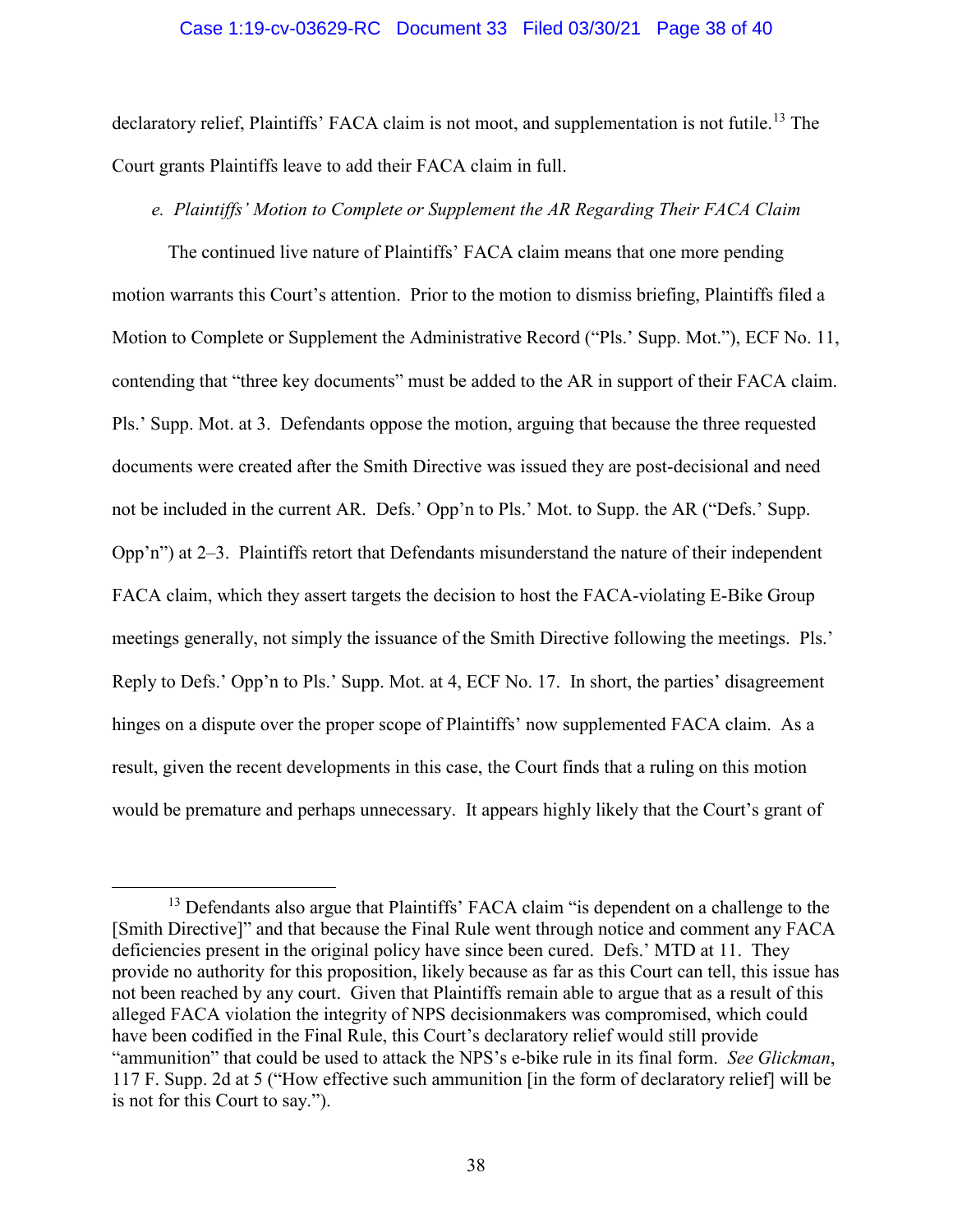#### Case 1:19-cv-03629-RC Document 33 Filed 03/30/21 Page 39 of 40

leave to Plaintiffs to file their supplemental complaint has mooted or at least substantially changed the current posture of this issue. Indeed, in opposing this motion Defendants conceded that the three documents in dispute could likely be included in an AR compiled to challenge the Final Rule, as will now be required. *See* Defs.' Supp. Opp'n at 13–14 ("If and when Plaintiffs do file a suit about the. . . [F]inal [R]ule, then the non-deliberative October emails may belong in the administrative record for that case."). Accordingly, the Court denies this motion without prejudice at this time.

## *f. Prudential Mootness*

Defendants argue in their motion to dismiss that to the extent any claims survive the Court's constitutional mootness analysis, they must be dismissed under the doctrine of prudential mootness. Defs.' MTD at 15–16. The Court disagrees, and finds that the application of the prudential mootness doctrine here would be an inappropriate exercise of the Court's discretionary equitable powers.

Prudential mootness concerns a court's discretion to decline to grant equitable relief. *Penthouse Int'l, Ltd. v. Meese*, 939 F.2d 1011, 1019–20 (D.C. Cir. 1991). For "[e]ven when a case is not moot in the Article III sense, it will sometimes be 'so attenuated that considerations of prudence and comity for coordinate branches of government counsel the court to stay its hand, and to withhold relief it has the power to grant.'" *Gordon v. Holder*, 85 F. Supp. 3d 78, 81–82 (D.D.C. 2015) (quoting *Chamber of Commerce of U.S. v. U.S. Dep't of Energy*, 627 F.2d 289, 291 (D.C. Cir. 1980)). Prudential mootness is typically applied "[w[here it is uncertain that declaratory relief will benefit the party alleging injury" or to avoid a "constitutional issue of first impression." *Penthouse Int'l.,* 939 F.2d at 1020. Neither category properly applies here. There is no unique outstanding constitutional question, and while Plaintiffs' do request declaratory